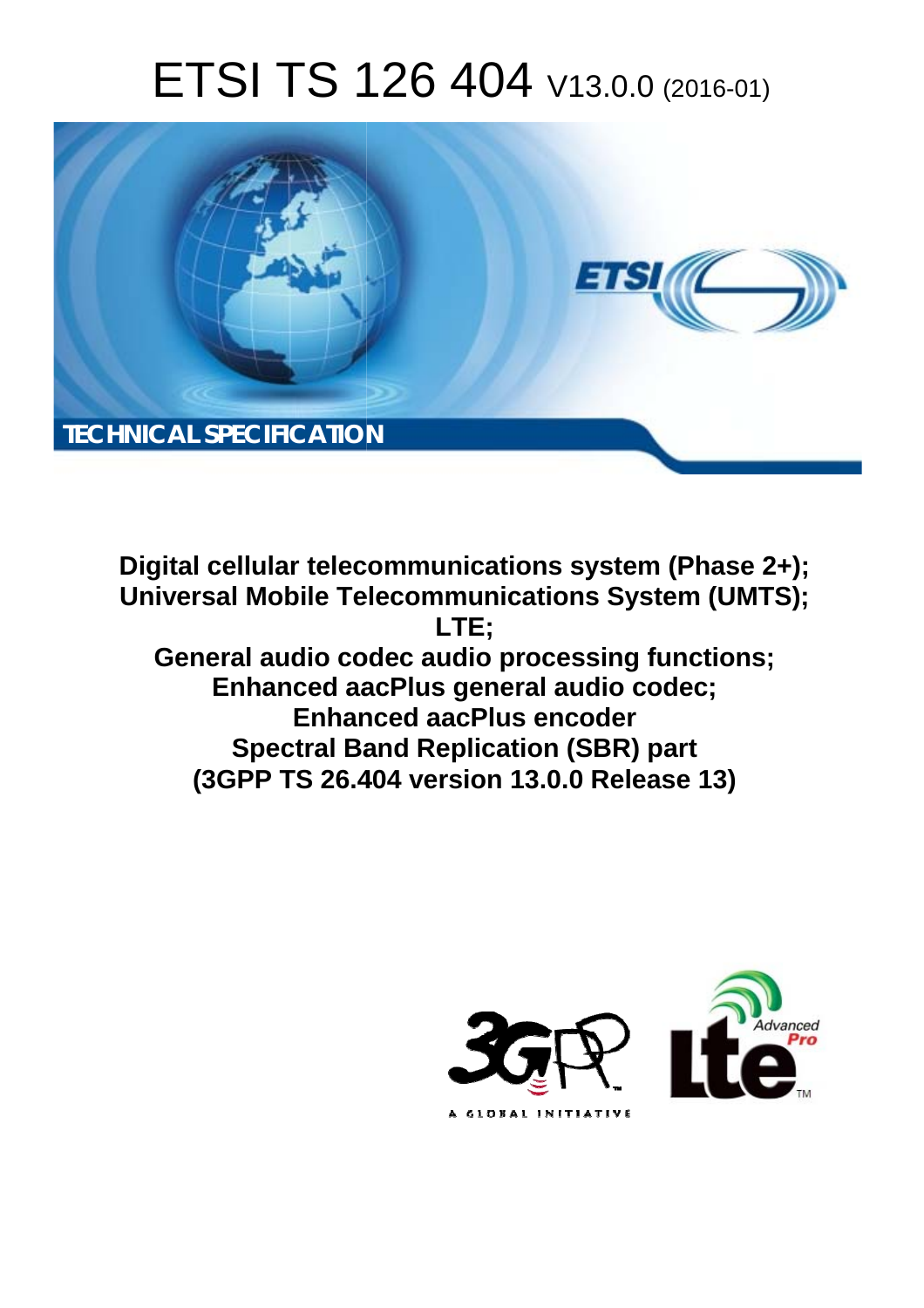Reference RTS/TSGS-0426404vd00

> Keywords GSM,LTE,UMTS

#### *ETSI*

#### 650 Route des Lucioles F-06921 Sophia Antipolis Cedex - FRANCE

Tel.: +33 4 92 94 42 00 Fax: +33 4 93 65 47 16

Siret N° 348 623 562 00017 - NAF 742 C Association à but non lucratif enregistrée à la Sous-Préfecture de Grasse (06) N° 7803/88

#### *Important notice*

The present document can be downloaded from: <http://www.etsi.org/standards-search>

The present document may be made available in electronic versions and/or in print. The content of any electronic and/or print versions of the present document shall not be modified without the prior written authorization of ETSI. In case of any existing or perceived difference in contents between such versions and/or in print, the only prevailing document is the print of the Portable Document Format (PDF) version kept on a specific network drive within ETSI Secretariat.

Users of the present document should be aware that the document may be subject to revision or change of status. Information on the current status of this and other ETSI documents is available at <http://portal.etsi.org/tb/status/status.asp>

If you find errors in the present document, please send your comment to one of the following services: <https://portal.etsi.org/People/CommiteeSupportStaff.aspx>

#### *Copyright Notification*

No part may be reproduced or utilized in any form or by any means, electronic or mechanical, including photocopying and microfilm except as authorized by written permission of ETSI.

The content of the PDF version shall not be modified without the written authorization of ETSI. The copyright and the foregoing restriction extend to reproduction in all media.

> © European Telecommunications Standards Institute 2016. All rights reserved.

**DECT**TM, **PLUGTESTS**TM, **UMTS**TM and the ETSI logo are Trade Marks of ETSI registered for the benefit of its Members. **3GPP**TM and **LTE**™ are Trade Marks of ETSI registered for the benefit of its Members and of the 3GPP Organizational Partners.

**GSM**® and the GSM logo are Trade Marks registered and owned by the GSM Association.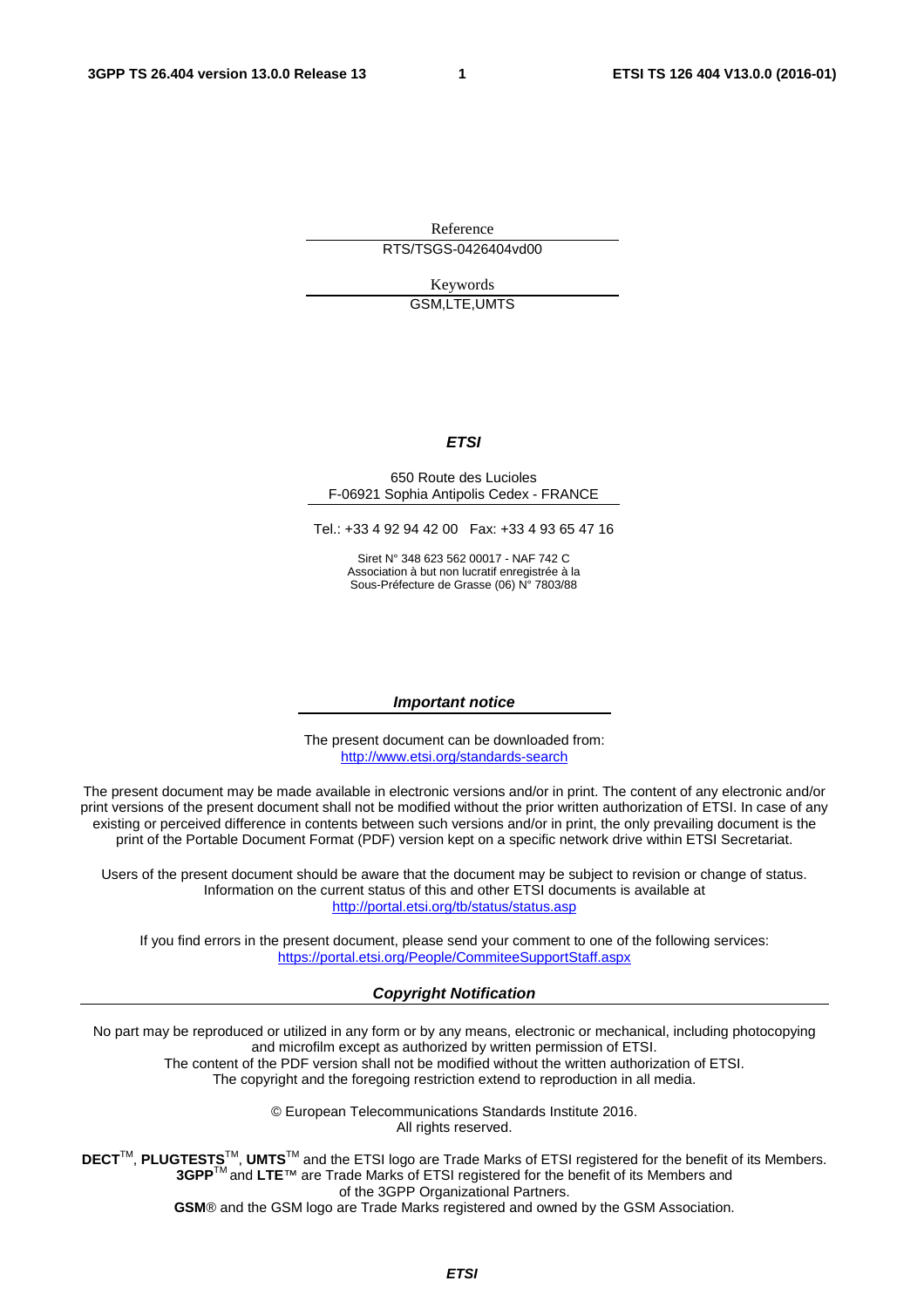# Intellectual Property Rights

IPRs essential or potentially essential to the present document may have been declared to ETSI. The information pertaining to these essential IPRs, if any, is publicly available for **ETSI members and non-members**, and can be found in ETSI SR 000 314: *"Intellectual Property Rights (IPRs); Essential, or potentially Essential, IPRs notified to ETSI in respect of ETSI standards"*, which is available from the ETSI Secretariat. Latest updates are available on the ETSI Web server [\(https://ipr.etsi.org/](https://ipr.etsi.org/)).

Pursuant to the ETSI IPR Policy, no investigation, including IPR searches, has been carried out by ETSI. No guarantee can be given as to the existence of other IPRs not referenced in ETSI SR 000 314 (or the updates on the ETSI Web server) which are, or may be, or may become, essential to the present document.

### Foreword

This Technical Specification (TS) has been produced by ETSI 3rd Generation Partnership Project (3GPP).

The present document may refer to technical specifications or reports using their 3GPP identities, UMTS identities or GSM identities. These should be interpreted as being references to the corresponding ETSI deliverables.

The cross reference between GSM, UMTS, 3GPP and ETSI identities can be found under <http://webapp.etsi.org/key/queryform.asp>.

# Modal verbs terminology

In the present document "**shall**", "**shall not**", "**should**", "**should not**", "**may**", "**need not**", "**will**", "**will not**", "**can**" and "**cannot**" are to be interpreted as described in clause 3.2 of the [ETSI Drafting Rules](http://portal.etsi.org/Help/editHelp!/Howtostart/ETSIDraftingRules.aspx) (Verbal forms for the expression of provisions).

"**must**" and "**must not**" are **NOT** allowed in ETSI deliverables except when used in direct citation.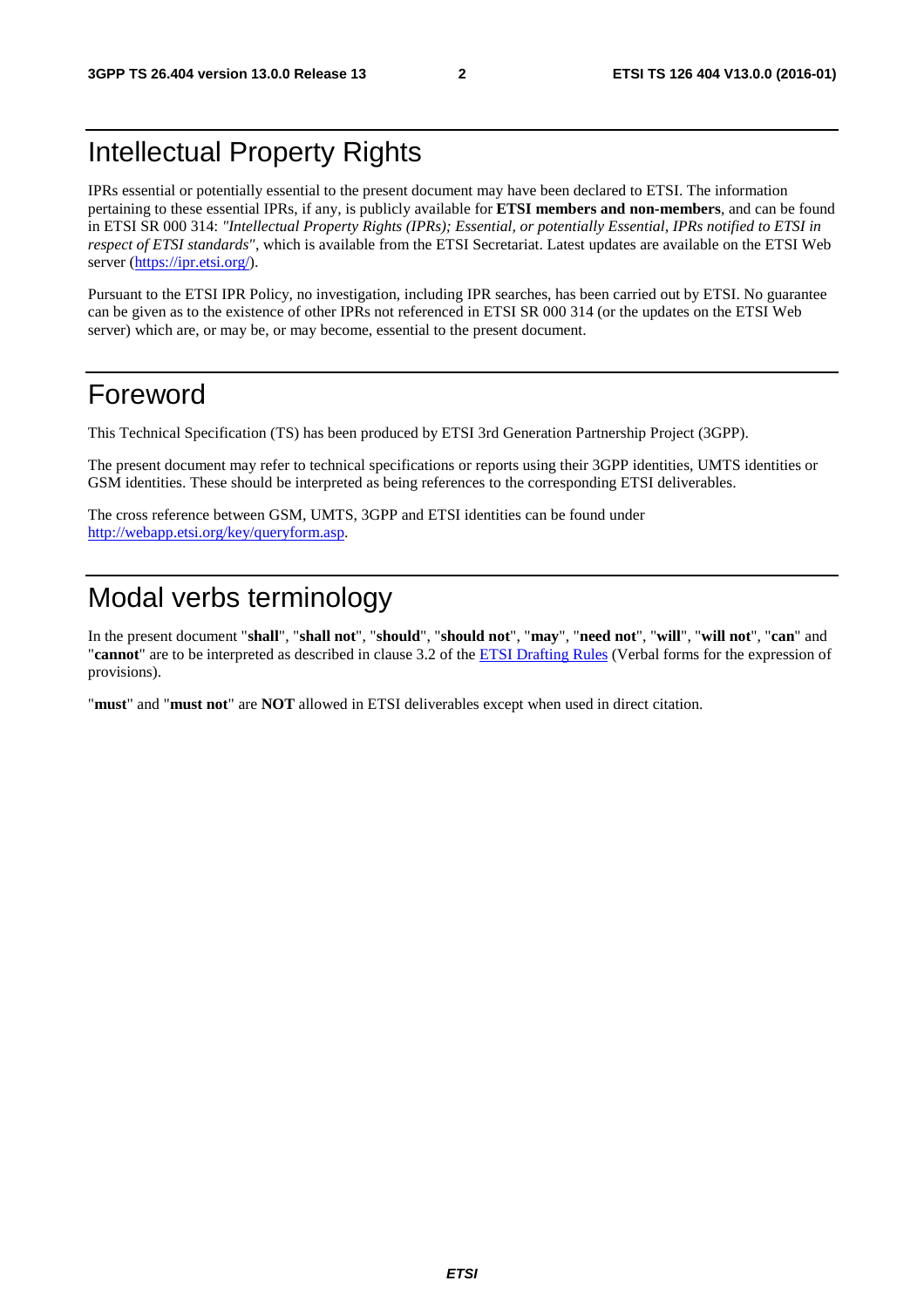$\mathbf{3}$ 

# Contents

| 1                             |  |  |  |  |  |  |
|-------------------------------|--|--|--|--|--|--|
| $\overline{2}$                |  |  |  |  |  |  |
| 3                             |  |  |  |  |  |  |
| 3.1                           |  |  |  |  |  |  |
| 3.2                           |  |  |  |  |  |  |
| 3.3                           |  |  |  |  |  |  |
| 4                             |  |  |  |  |  |  |
| 5                             |  |  |  |  |  |  |
| 5.1                           |  |  |  |  |  |  |
| 5.1.1                         |  |  |  |  |  |  |
| 5.1.2                         |  |  |  |  |  |  |
| 5.1.3                         |  |  |  |  |  |  |
| 5.2                           |  |  |  |  |  |  |
| 5.3                           |  |  |  |  |  |  |
| 5.4                           |  |  |  |  |  |  |
| 5.4.1                         |  |  |  |  |  |  |
| 5.4.2                         |  |  |  |  |  |  |
| 5.4.3                         |  |  |  |  |  |  |
| 5.5                           |  |  |  |  |  |  |
| 5.6                           |  |  |  |  |  |  |
| 5.6.1                         |  |  |  |  |  |  |
| 5.6.2                         |  |  |  |  |  |  |
| 5.6.3                         |  |  |  |  |  |  |
| 5.6.4                         |  |  |  |  |  |  |
| 5.6.5                         |  |  |  |  |  |  |
| 5.7                           |  |  |  |  |  |  |
| 5.8                           |  |  |  |  |  |  |
| 6                             |  |  |  |  |  |  |
| <b>Annex A (informative):</b> |  |  |  |  |  |  |
|                               |  |  |  |  |  |  |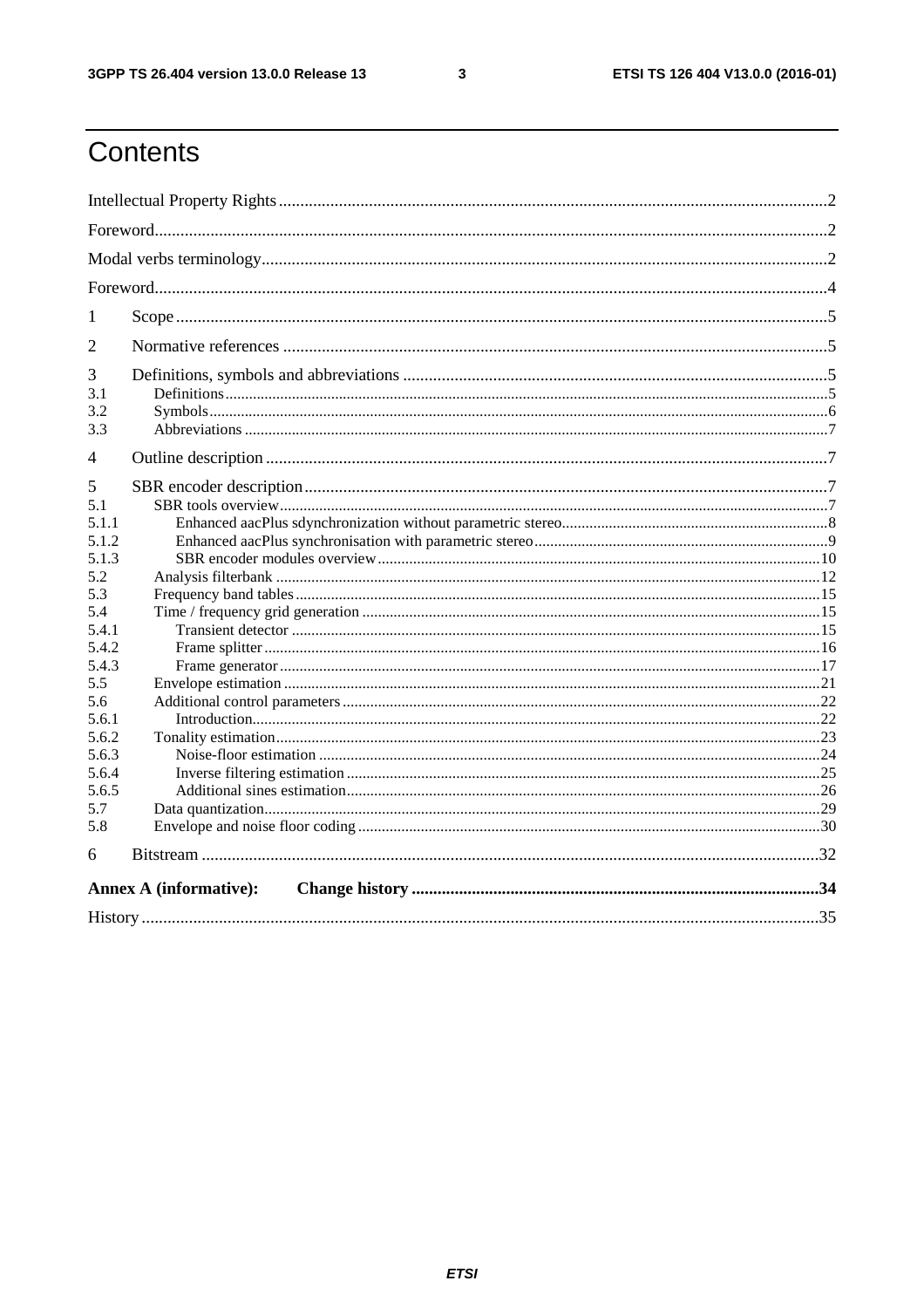# Foreword

The present document describes the detailed mapping of the general audio service employing the aacPlus general audio codec within the 3GPP system.

The contents of the present document are subject to continuing work within the TSG and may change following formal TSG approval. Should the TSG modify the contents of this TS, it will be re-released by the TSG with an identifying change of release date and an increase in version number as follows:

Version x.y.z

where:

- x the first digit:
	- 1 presented to TSG for information;
	- 2 presented to TSG for approval;
	- 3 Indicates TSG approved document under change control.
- y the second digit is incremented for all changes of substance, i.e. technical enhancements, corrections, updates, etc.
- z the third digit is incremented when editorial only changes have been incorporated in the specification;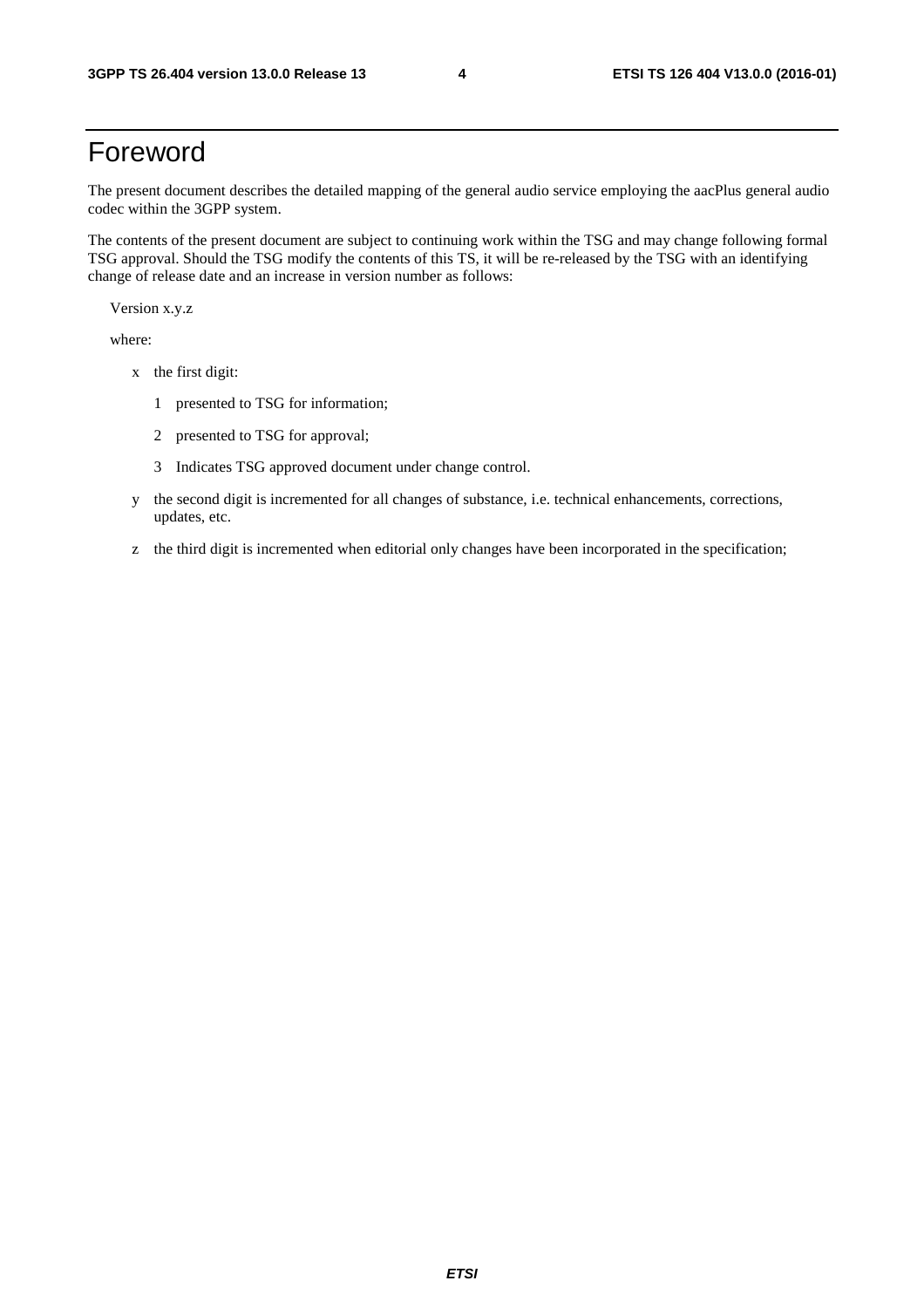### 1 Scope

This Telecommunication Standard (TS) describes the SBR encoder part of the Enhanced aacPlus general audio codec [3].

# 2 Normative references

This TS incorporates by dated and undated reference, provisions from other publications. These normative references are cited in the appropriate places in the text and the publications are listed hereafter. For dated references, subsequent amendments to or revisions of any of these publications apply to this TS only when incorporated in it by amendment or revision. For undated references, the latest edition of the publication referred to applies.

[1] ISO/IEC 14496-3:2001/Amd.1:2003, Bandwidth Extension.

- [2] ISO/IEC 14496-3:2001/Amd.1:2003/DCOR1.
- [3] 3GPP TS 26.401 : Enhanced aacPlus general audio codec; General Description

# 3 Definitions, symbols and abbreviations

### 3.1 Definitions

For the purposes of this TS, the following definitions apply:

| band:                                                                                                                                                                                                                                                 | (as in limiter band, noise floor band, etc.) a group of consecutive QMF subbands                                                                                                                                                                                |  |  |  |  |  |
|-------------------------------------------------------------------------------------------------------------------------------------------------------------------------------------------------------------------------------------------------------|-----------------------------------------------------------------------------------------------------------------------------------------------------------------------------------------------------------------------------------------------------------------|--|--|--|--|--|
| chirp factor:                                                                                                                                                                                                                                         | the bandwidth expansion factor of the formants described by a LPC polynomial                                                                                                                                                                                    |  |  |  |  |  |
| <b>Down Sampled SBR:</b> the SBR Tool with a modified synthesis filterbank resulting in a down sampled output signal<br>with the same sample rate as the input signal to the SBR Tool. May be used whenever a lower<br>sample rate output is desired. |                                                                                                                                                                                                                                                                 |  |  |  |  |  |
|                                                                                                                                                                                                                                                       | <b>envelope scalefactor:</b> an element representing the averaged energy of a signal over a region described by a<br>frequency band and a time segment                                                                                                          |  |  |  |  |  |
| frequency band: interval in frequency, group of consecutive QMF subbands                                                                                                                                                                              |                                                                                                                                                                                                                                                                 |  |  |  |  |  |
|                                                                                                                                                                                                                                                       | frequency border: frequency band delimiter, expressed as a specific QMF subband                                                                                                                                                                                 |  |  |  |  |  |
| noise floor:                                                                                                                                                                                                                                          | a vector of noise floor scalefactors                                                                                                                                                                                                                            |  |  |  |  |  |
|                                                                                                                                                                                                                                                       | noise floor scalefactor: an element associated with a region described by a frequency band and a time segment,<br>representing the ratio between the energy of the noise to be added to the envelope adjusted HF<br>generated signal and the energy of the same |  |  |  |  |  |
| patch:                                                                                                                                                                                                                                                | a number of adjoining QMF subbands moved to a different frequency location                                                                                                                                                                                      |  |  |  |  |  |
|                                                                                                                                                                                                                                                       | <b>SBR</b> envelope: a vector of envelope scalefactors                                                                                                                                                                                                          |  |  |  |  |  |
| <b>SBR</b> frame:                                                                                                                                                                                                                                     | time segment associated with one SBR extension data element                                                                                                                                                                                                     |  |  |  |  |  |
| <b>SBR</b> range:                                                                                                                                                                                                                                     | the frequency range of the signal generated by the SBR algorithm                                                                                                                                                                                                |  |  |  |  |  |
| subband:                                                                                                                                                                                                                                              | a frequency range represented by one row in a QMF matrix, carrying a subsampled signal                                                                                                                                                                          |  |  |  |  |  |
| time border:                                                                                                                                                                                                                                          | time segment delimiter, expressed as a specific time slot                                                                                                                                                                                                       |  |  |  |  |  |
| time segment:                                                                                                                                                                                                                                         | interval in time, group of consecutive time slots                                                                                                                                                                                                               |  |  |  |  |  |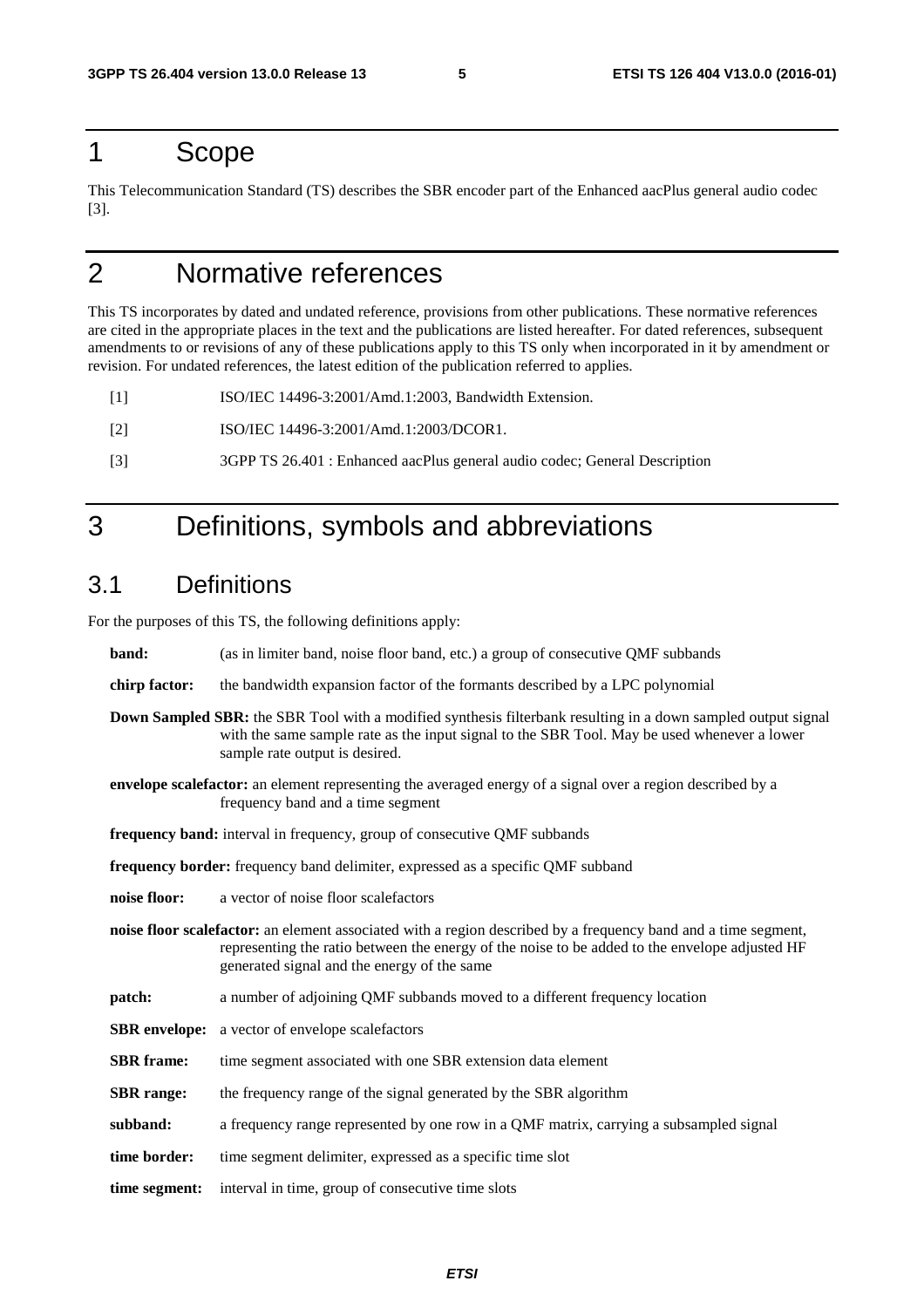- **time / frequency grid:** a description of SBR envelope time segments and associated frequency resolution tables as well as description of noise floor time segments
- **time slot:** finest resolution in time for SBR envelopes and noise floors. One time slot equals two subsamples in the QMF domain

### 3.2 Symbols

For the purposes of this TS, the following symbols apply:

Description of variables defined in one sub clause and used in other subclasses.

- *ch* is the current channel, and when used as index in vectors left channel is represented by *ch*= 0 and right channel is represented *ch*= 1.
- $\mathbf{E}_{Orig}$  has  $L_E$  columns where each column is of length  $N_{Low}$  or  $N_{High}$  depending on the frequency resolution for each SBR envelope. The elements in **E***Orig* contains the envelope scalefactors of the original signal.
- $\mathbf{F} = \left[ \mathbf{f}_{\text{TableLow}} , \mathbf{f}_{\text{TableHigh}} \right]$  has two column vectors containing the frequency border tables for low and high frequency resolution resolution.
- internal sampling frequency of the SBR Tool, twice the sampling frequency of the core coder (after sampling frequency mapping, Table 4.55). The sampling frequency of the SBR enhanced output signal is equal to the internal sampling frequency of the SBR Tool, unless the SBR Tool is operated in downsampled mode. If the SBR Tool is operated in downsampled mode, the output sampling frequency is equal to the sampling frequency of the core coder.  $Fs_{SBR}$
- **f***Master* is of length *NMaster*+1 and contains QMF master frequency grouping information.
- **f**<sub>*TableHigh* is of length *N<sub>High</sub>*+1 and contains frequency borders for high frequency resolution SBR envelopes.</sub>
- **f**<sub>*TableLow* is of length *N<sub>Low</sub>*+1 and contains frequency borders for low frequency resolution SBR envelopes.</sub>
- $f_{TableNoise}$  is of length  $N<sub>O</sub>+1$  and contains frequency borders used by noise floors.
- $k_x$  the first QMF subband in the SBR range.
- *k0* the first QMF subband in the **f***Master* table.
- *L<sub>E</sub>* number of SBR envelopes.
- *L*<sub>O</sub> number of noise floors.
- *M* number of QMF subbands in the SBR range.
- *middleBorder* points to a specific time border.
- *N<sub>L</sub>* number of limiter bands.
- *N<sub>Master</sub>* number of frequency bands in the master frequency resolution table.
- *N<sub>O</sub>* number of noise floor bands.

 $\mathbf{n} = [N_{Low}, N_{High}]$  number of frequency bands for low and high frequency resolution.

*numPatches* a variable indicating the number of patches in the SBR range.

*numTimeSlots* number of SBR envelope time slots that exist within an AAC frame, 16 for a 1024 AAC frame.

 $\text{panOffset} = \begin{bmatrix} 24.12 \end{bmatrix}$  offset-values for the SBR envelope and noise floor data, when using coupled channels.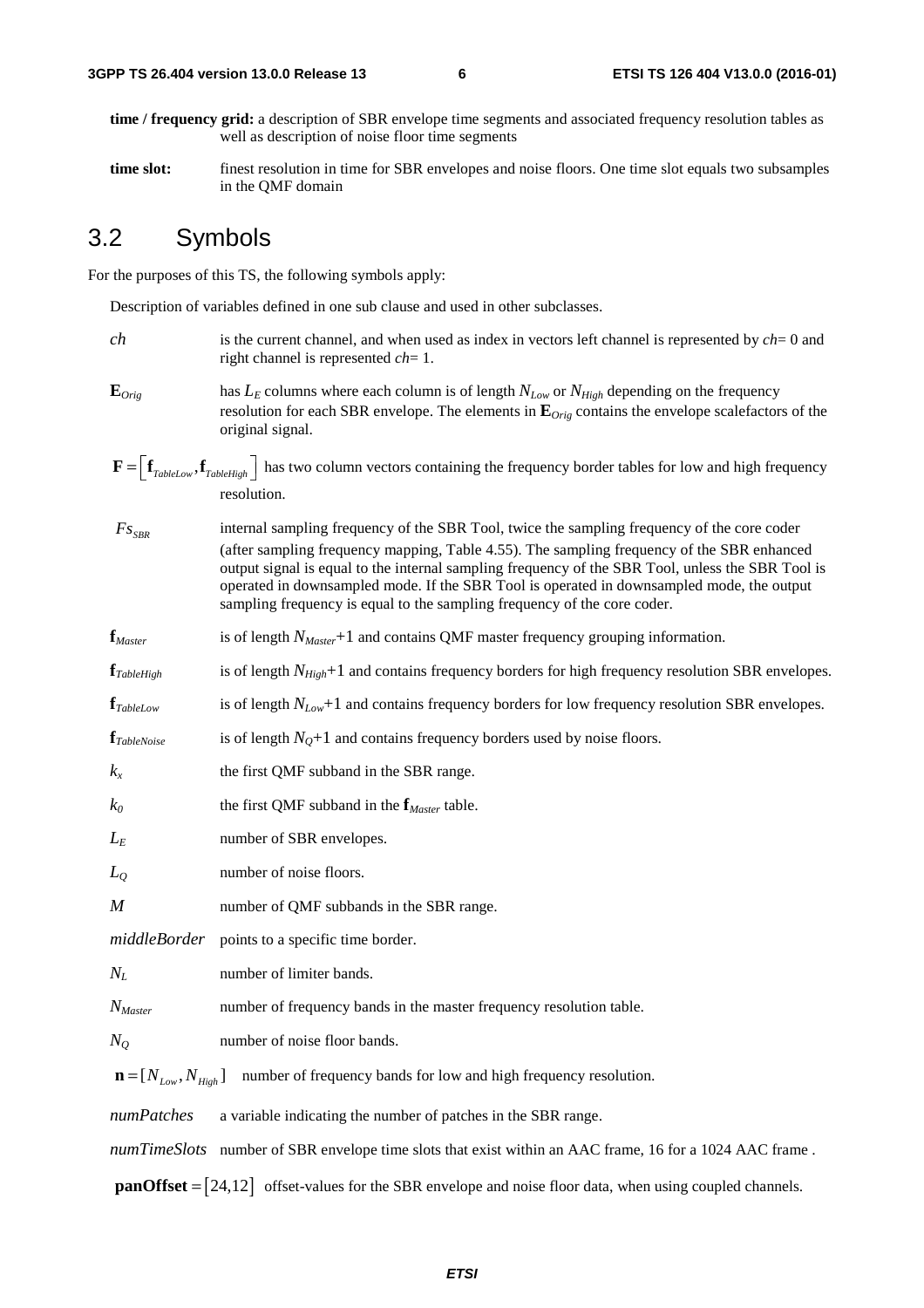**patchBorders** a vector containing the frequency borders of the patches.

**patchNumSubbands** a vector holding the number of subbands in every patch.

| $\mathbf{Q}_{Orig}$             | has $L_0$ columns where each column is of length $N_0$ and contains the noise floor scale factors.                                                     |
|---------------------------------|--------------------------------------------------------------------------------------------------------------------------------------------------------|
| $\mathbf{r} = [r_0, , r_{L-1}]$ | frequency resolution for all SBR envelopes in the current SBR frame, zero for low resolution, one<br>for high resolution.                              |
| reset                           | a variable in the encoder and the decoder set to one if certain bitstream elements have changed<br>from the previous SBR frame, otherwise set to zero. |
| $\mathbf{t}_E$                  | is of length $L_E+1$ and contains start and stop time borders for all SBR envelopes in the current<br>SBR frame.                                       |
| $t_{HFAdi}$                     | offset for the envelope adjuster module.                                                                                                               |
| $t_{HFGen}$                     | offset for the HF-generation module.                                                                                                                   |
| $\mathbf{t}_o$                  | is of length $L_0+1$ and contains start and stop time borders for all noise floors in the current SBR<br>frame.                                        |

### 3.3 Abbreviations

For the purposes of this TS, the following abbreviations apply.

| <b>NA</b>        | Not Applicable                                                                              |
|------------------|---------------------------------------------------------------------------------------------|
| aacPlus          | Combination of MPEG-4 AAC and MPEG-4 Bandwidth extension (SBR)                              |
| Enhanced aacPlus | Combination of MPEG-4 AAC, MPEG-4 Bandwidth extension (SBR) and MPEG-4<br>Parametric Stereo |
| <b>OMF</b>       | <b>Ouadrature Mirror Filter</b>                                                             |
| <b>SBR</b>       | <b>Spectral Band Replication</b>                                                            |

# 4 Outline description

This TS is structured as follows:

Section 5.1 gives an encoder overview description. Section 5.2 gives a detailed description of the filterbanks used in the encoder. Section 5.3 gives a specification of the used frequency band tables. Section 5.4 gives a detailed description of the time grid calculation and the transient detection. Section 5.5 gives a detailed description of the envelope estimation. Section 5.6 gives a detailed description of the estimation of the additional control parameters. Section 5.7 gives detailed description of the data quantisation. Section 5.8 gives a detailed description of the envelope coding.

# 5 SBR encoder description

### 5.1 SBR tools overview

The encoder part of the SBR tool estimates several parameters used by the high frequency reconstruction method on the decoder side. In order to synchronise the SBR bitstream data with the AAC codec, the two different modes of operation have to be considered; normal aacPlus operation and aacPlus parametric stereo operation. In the normal case, the AAC encoder is responsible for downsampling of the input PCM signal, while the SBR encoder works in parallel on twice the sampling frequency compared to the downsampled signal. When using parametric stereo aacPlus, the SBR tool is also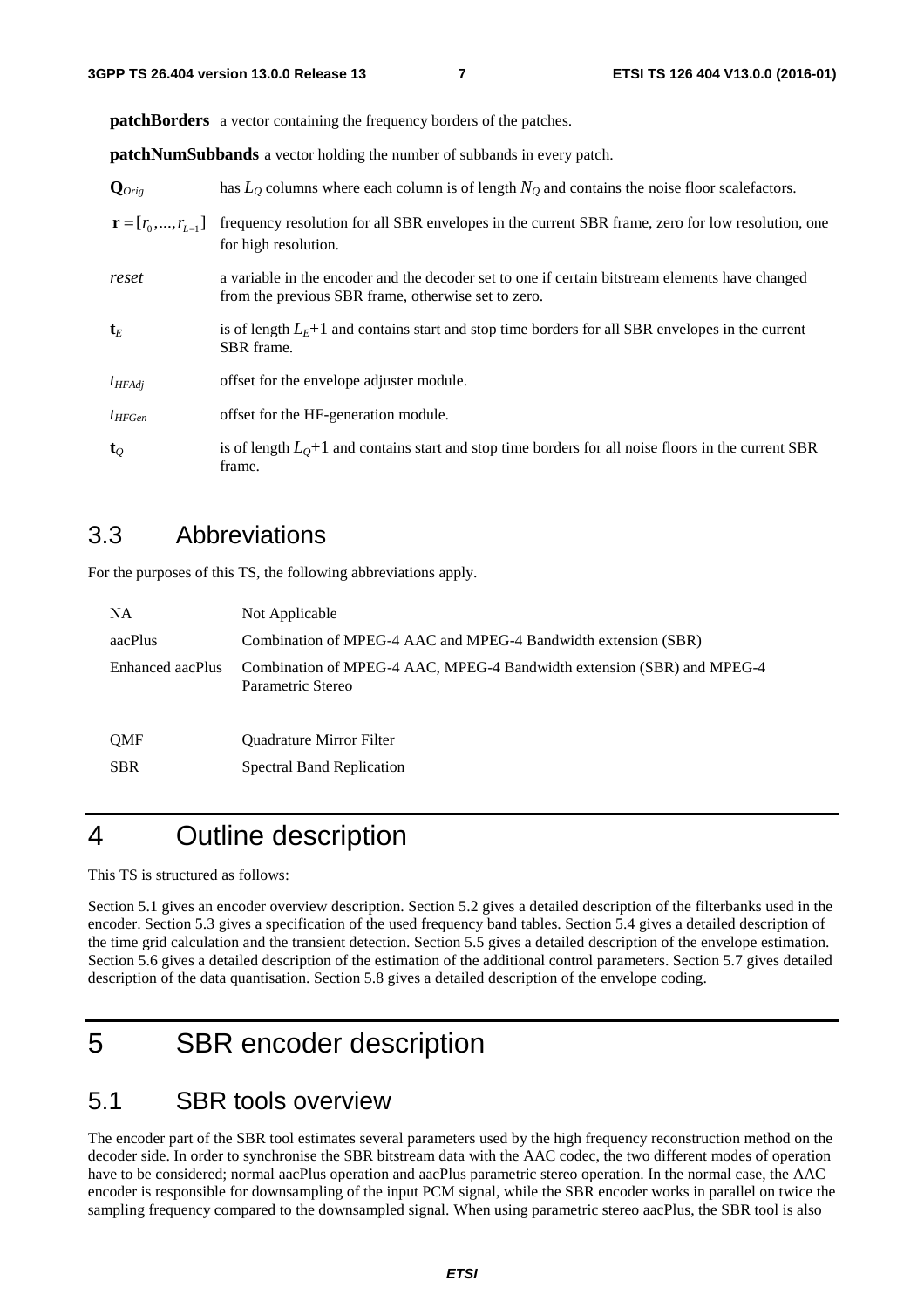responsible for downsampling of the AAC coder signal. The two modes are outlined in the following sections and illustrated in Figure 1 and Figure 2.



**Figure 2 Parametric stereo aacPlus block diagram** 

#### 5.1.1 Enhanced aacPlus sdynchronization without parametric stereo

The time domain input PCM signal is assumed to be stored in a buffer **x**, where 2048 new samples are added to the end of the buffer every frame. Before adding new samples, all samples in the buffer must be left-shifted 2048 samples. The buffersize amounts to 576 + 2048 + *t*inputDelay samples, where *t*inputDelay equals the total AAC delay, i.e. the delay for the entire encoder – decoder chain, plus the SBR decoder buffer delay minus the SBR encoder buffer delay. All delays are expressed in the SBR input sampling rate:

$$
t_{inputDelay} = totAACDelay + SBRDelayDec - SbrDelayEnc
$$

The PCM buffer **x** is fed to the analysis QMF bank, where subband filtering is performed. The window stride of the QMF bank is illustrated in Figure 3a, which shows that the first window is applied from sample 0 to sample 639 on the PCM buffer. The output from the analysis QMF bank: 32 subbands having 64 frequency channels each, is stored in the matrix **X** (Figure 3b) as

 $\mathbf{X}(k, l+qmfWriteOffset)$ ,  $0 \le k < 64$ ,  $0 \le l < numTimeSlots \cdot RATE$ 

A delay of qmfWriteOffset subband samples is hence introduced, making

$$
sbrDelayEnc = 32 \cdot 64 = 2048
$$

The algorithmic buffer delay in the decoder is 6 subband samples, giving

$$
SBRDelayDec = 6 \cdot 64 = 384
$$

The total AAC delay is the delay introduced by the 1024 point MDCT transform, the window switching look-ahead and the delay introduced by the downsampling filter. If other delays are introduced these of course have to be accounted for.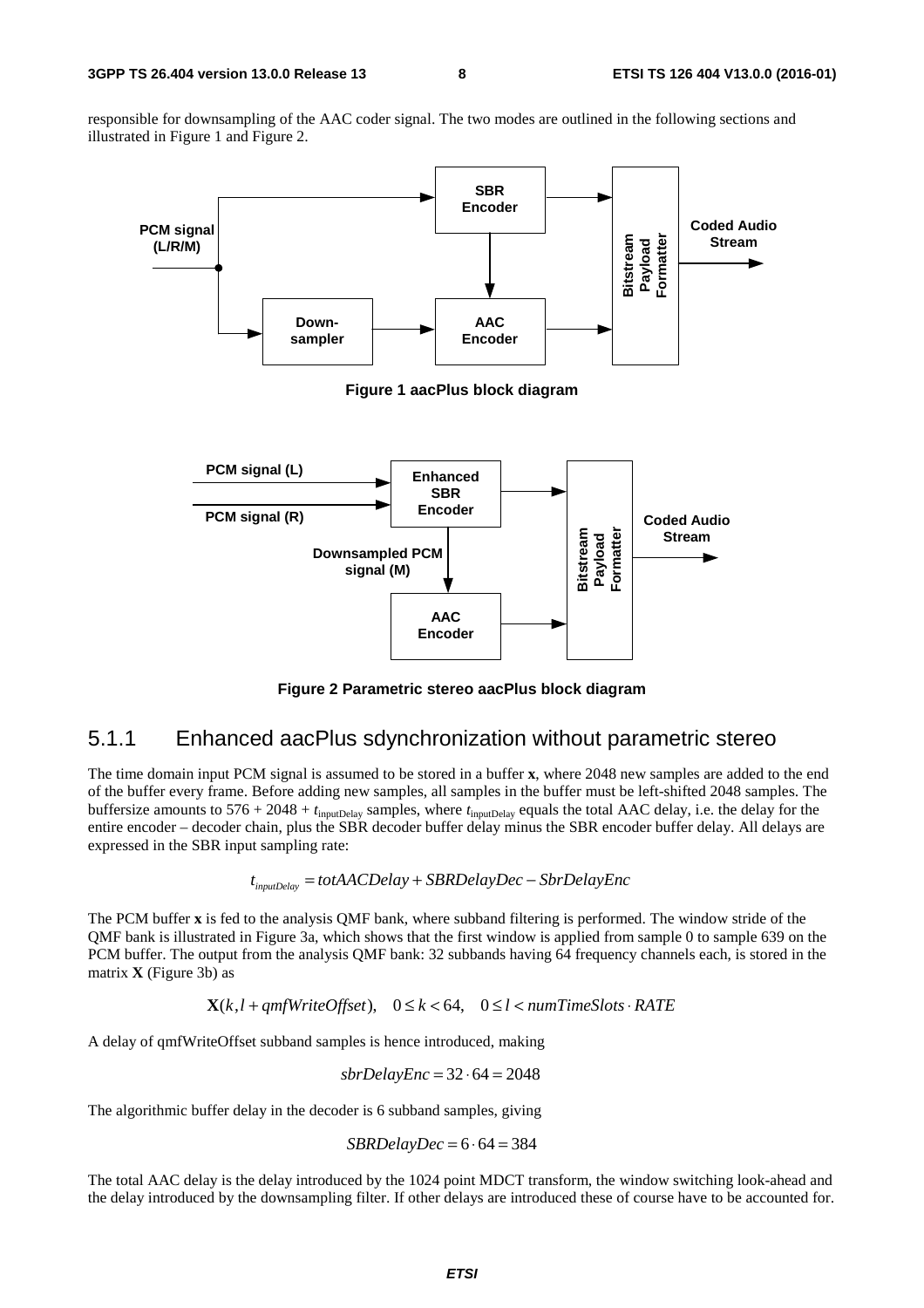

**Figure 3 aacPlus encoder buffers and synchronisation** 

#### 5.1.2 Enhanced aacPlus synchronisation with parametric stereo

The time domain input PCM signal is assumed to be stored in a buffer **x**, where 2048 new samples are added to the end of the buffer every frame. Before adding new samples, all samples in the buffer must be left-shifted 2048 samples. The buffersize amounts to 576 + 2048. Note that two buffers are needed for stereo signals.

The PCM buffer is fed to the analysis QMF bank, where subband filtering is performed. The window stride of the QMF bank is illustrated in Figure 4a, which shows that the first window is applied from sample 0 to sample 639 on the PCM buffer. The output from the analysis QMF bank: 32 subbands having 64 frequency channels each, is stored in the matrix **H** (Figure 4b) as

#### $\mathbf{H}(k, l+6)$ ,  $0 \le k < 64$ ,  $0 \le l < numTimeSlots \times RATE$

Two buffers are needed for stereo operation. The subband samples in the matrix **H** are fed to the hybrid filter bank (See [5]) which introduces a delay of 6 subband samples. Parametric stereo parameters are extracted from the output of the hybrid filterbank and downmixing of the stereo signal is performed. Subsequently, hybrid synthesis filtering is applied to the modified hybrid subband samples.

The downmixed subband samples are fed to the subband matrix **X** (Figure 4c) as

 $\mathbf{X}(k, l + qmfWriteOffset), \quad 0 \le k < 64, \quad 0 \le l < numTimeSlots \times RATE$ 

whereafter 'normal' SBR operation is undertaken. The subband samples are in parallell fed to the 32 channel synthesis filter bank. The stride for the synthesis windowing is illustrated in Figure 4d. The output from the filterbank, having a sampling frequency half of the SBR sampling frequency is forwarded to the AAC encoder.

After SBR processing of the current frame, an additional delay of one frame has to be introduced by delaying the SBR frame data (Figure 4e).

To achieve synchronisation, the total AAC codec delay is bound to be 3200 samples, expressed in the SBR input sampling frequency.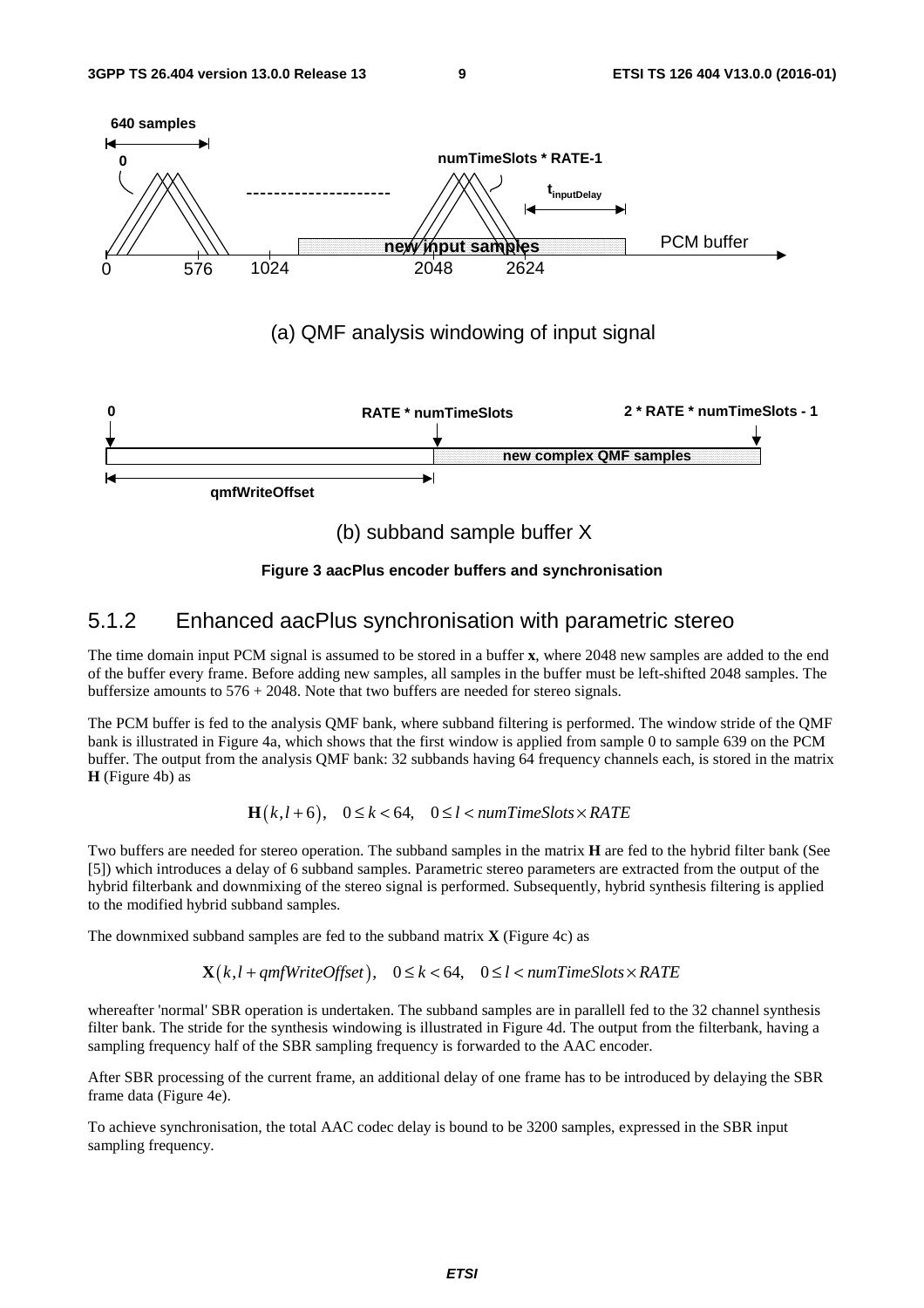

#### **Figure 4 Enhanced aacPlus stereo synchronisation**

### 5.1.3 SBR encoder modules overview

The modules of the encoder part of the SBR tool are illustrated in the block diagram of Figure 5. The SBR tool operates on discrete mono signals in general, but some of the modules in Figure 5 need simultaneous access to both the left and right signal in case of stereo signals.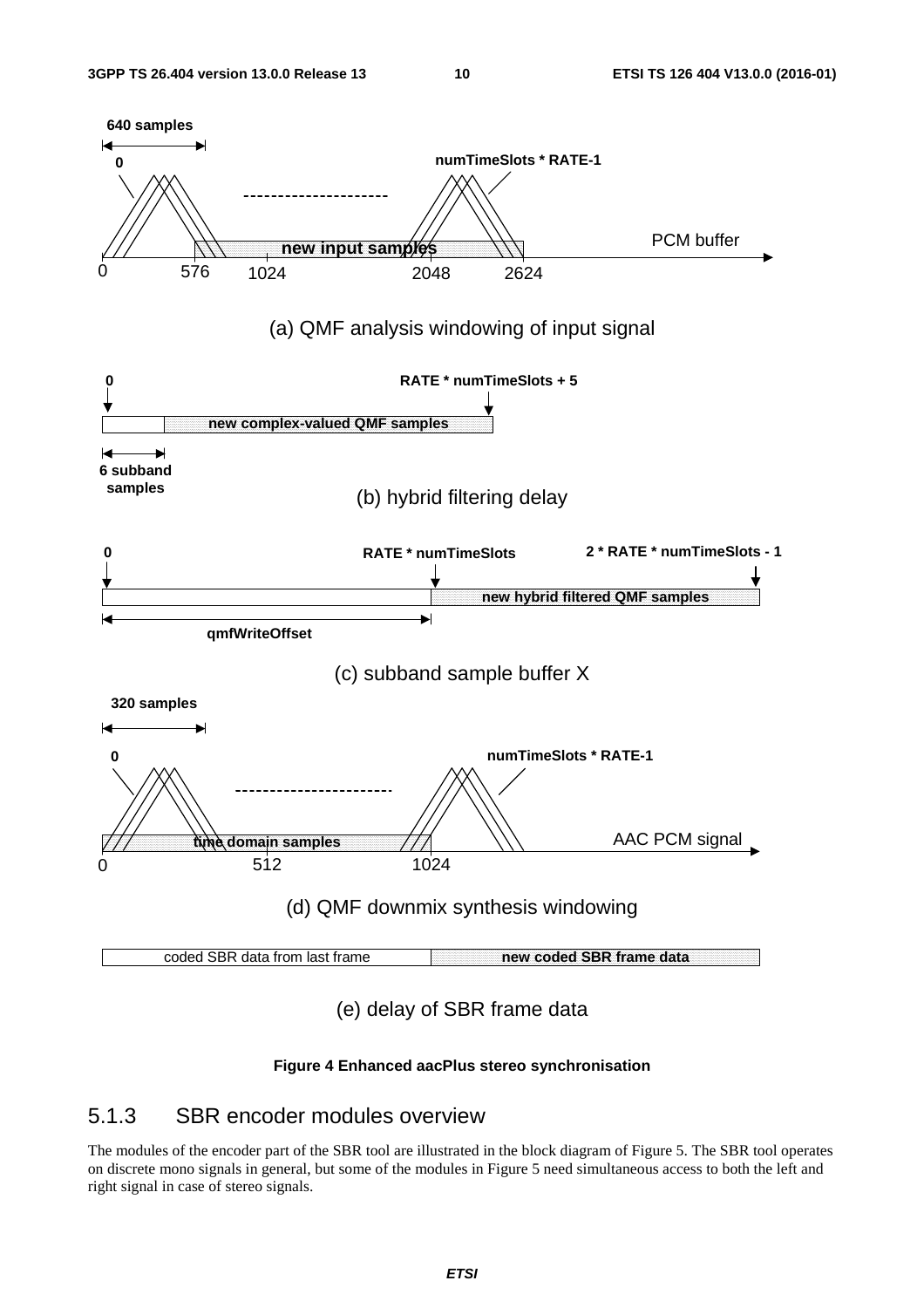• As outlined in 5.1.1 and 5.1.2, the time domain signal is first filtered by the 64 channel complex QMF bank (section 5.2). The output from the analysis QMF bank: 32 subbands having 64 frequency channels each, is stored in the matrix **X** as

 $\mathbf{X}(k, l + qmfWriteOffset), \quad 0 \le k < 64, \quad 0 \le l < numTimeSlots \cdot RATE$ 

Several modules use the output from the QMF bank;

- The transient detector operates on the matrix **X** starting at subband sample 0.
- The frame splitter operates on the matrix **X** starting at subband sample 0.
- The output from the transient detector and frame splitter is fed to the frame generator, where the time and frequency resolutions for the current frame are determined.
- The Tonality detector operates on the matrix **X** starting at subband sample qmfWriteOffset.
- The control data from the Tonality detector and also the current time and frequency grid is forwarded to the unit for Additional control parameters. In this module, the levels of the adaptive noise, inverse filtering and additional sines are determined.
- The Envelope energy formatter operates on the matrix **X** starting from subband sample 0. The unit needs the time frequency grid and the additional control data as inputs.
- The formatted envelope data is subsequently quantised and Huffman coded, before being fed to the Bitstream multiplexer, where all SBR data is formatted and packed into a SBR frame. The SBR frame is transmitted as a fill-element in the bitstream multiplex together with the AAC channel element for the current frame. In case of a Parametric stereo SBR element, the current SBR frame is delayed one frame before entering the bitstream multiplexer (Section 5.1.2 ).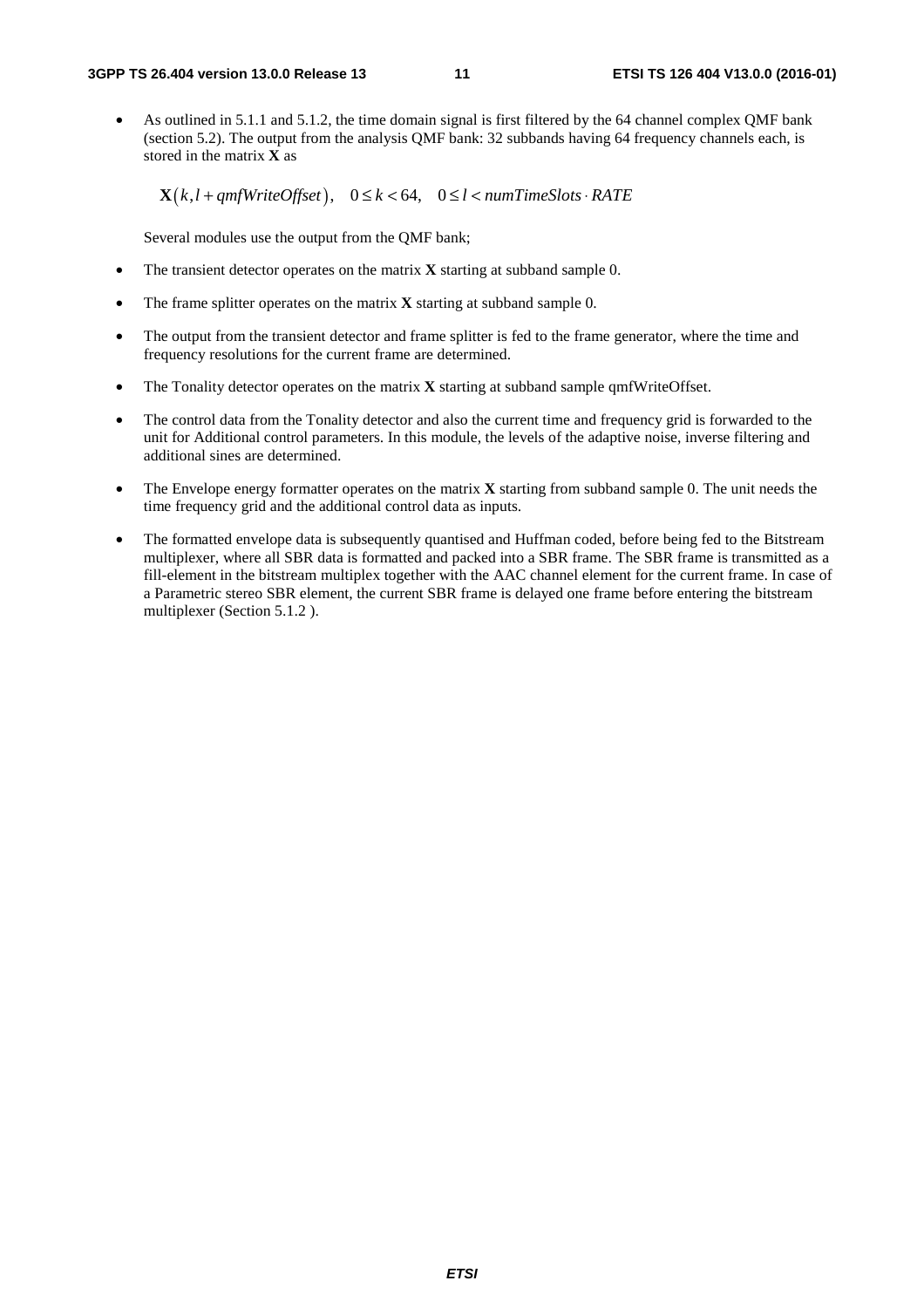

**Figure 5 Sbr Encoder overview** 

### 5.2 Analysis filterbank

Subband filtering of the input signal is done by a 64-subband QMF bank. The output from the filterbank, i.e. the subband samples, are complex-valued and thus oversampled by a factor two compared to a regular QMF bank. The flowchart of this operation is given in Figure 6. The filtering comprises the following steps, where an array **x** consisting of 640 time domain input samples are assumed. Higher indices into the array corresponds to older samples:

- Shift the samples in the array **x** by 64 positions. The oldest 64 samples are discarded and 64 new samples are stored in positions 0 to 63.
- Multiply the samples of array **x** by window **c**. The window coefficients are found in Figure 6.
- Sum the samples according to the formula in the flowchart to create the 128-element array **u**.
- Build two arrays, **r** and **i**, from **u** by the operations

$$
\mathbf{r}(n) = u(n) - u(127 - n)
$$
  
\n
$$
\mathbf{i}(n) = u(n) + u(127 - n)
$$
,  $0 \le n < 64$ 

Calculate 64 new complex-valued subband samples,  $X = R + iI$ , where i is the imaginary unit, by DCT and DST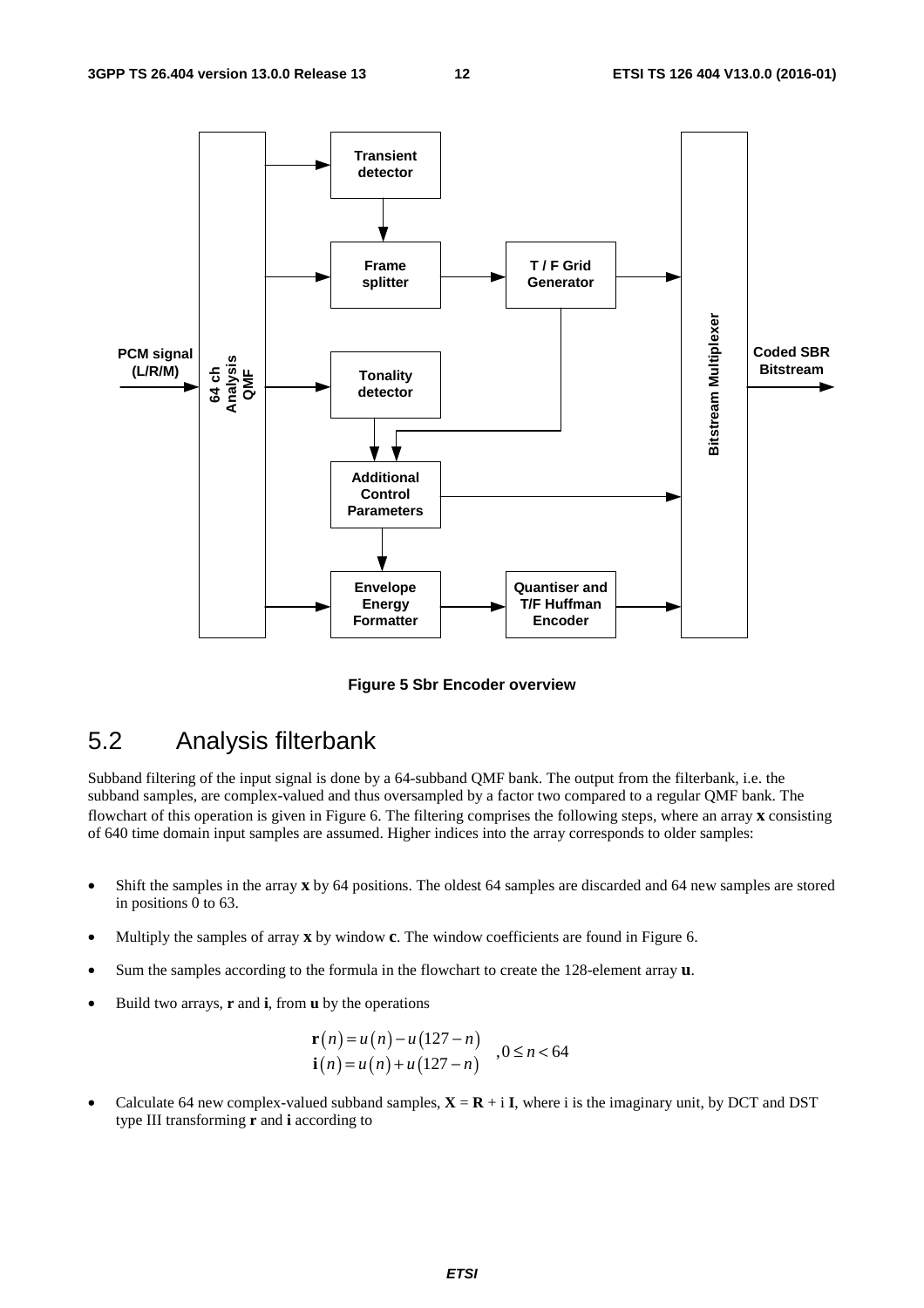$$
\mathbf{R}(k) = \sum_{n=0}^{63} r(n) \cos\left[\frac{\pi}{64}\left(k + \frac{1}{2}\right)n\right]
$$
  

$$
\mathbf{I}(k) = \sum_{n=0}^{63} i(n) \sin\left[\frac{\pi}{64}\left(k + \frac{1}{2}\right)n\right]
$$

Every loop in the flowchart produces 64 complex-valued subband samples, each representing the output from one filterbank subband. For every SBR frame the filterbank will produce *numTimeSlots · RATE* subband samples from every filterbank subband, corresponding to a time domain signal of length *numTimeSlots*  $RATE \cdot 64$  samples. In the flowchart  $\mathbf{X}[k][1]$  corresponds to subband sample l in QMF subband k.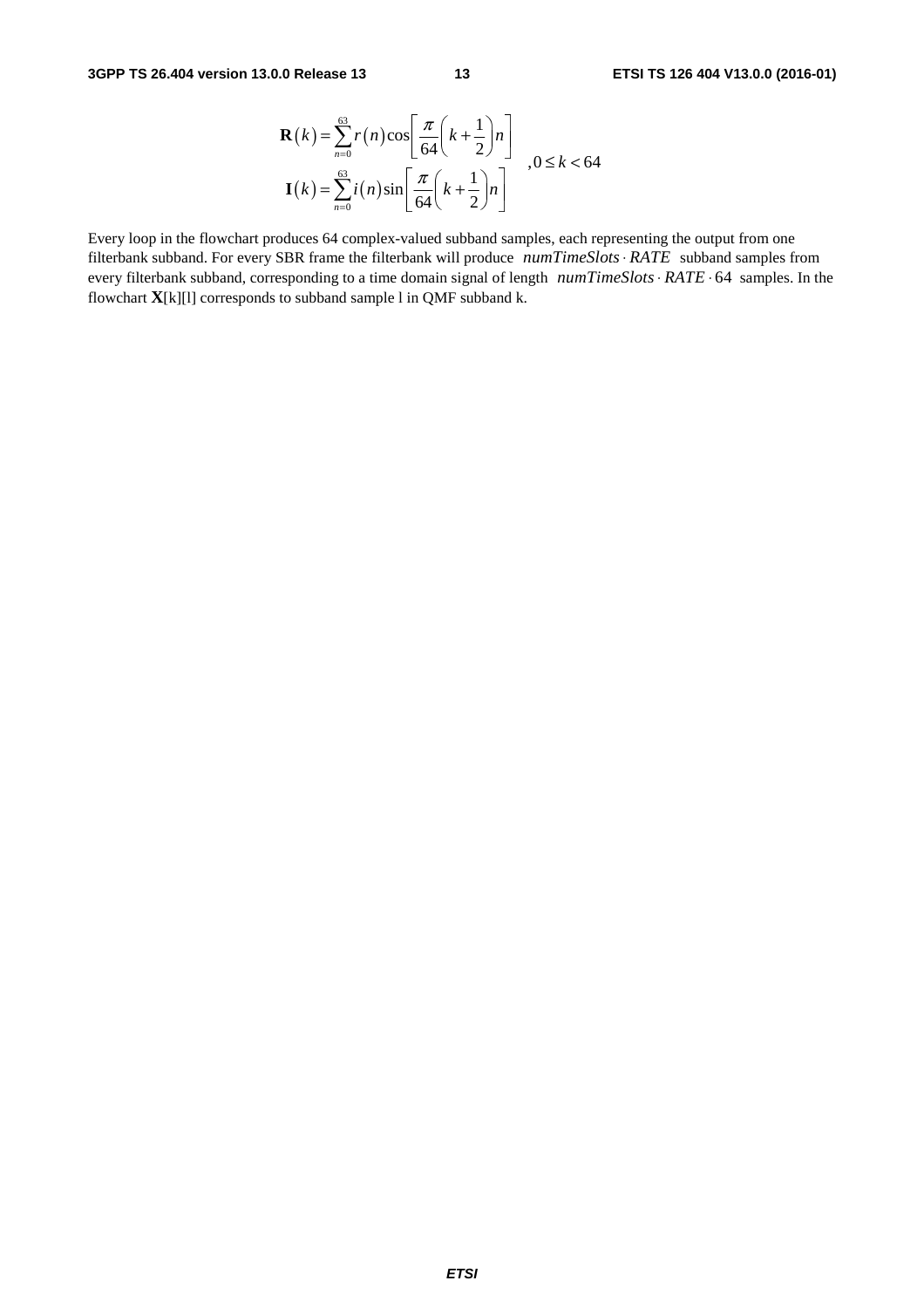

**Figure 6: Flowchart of encoder analysis QMF bank**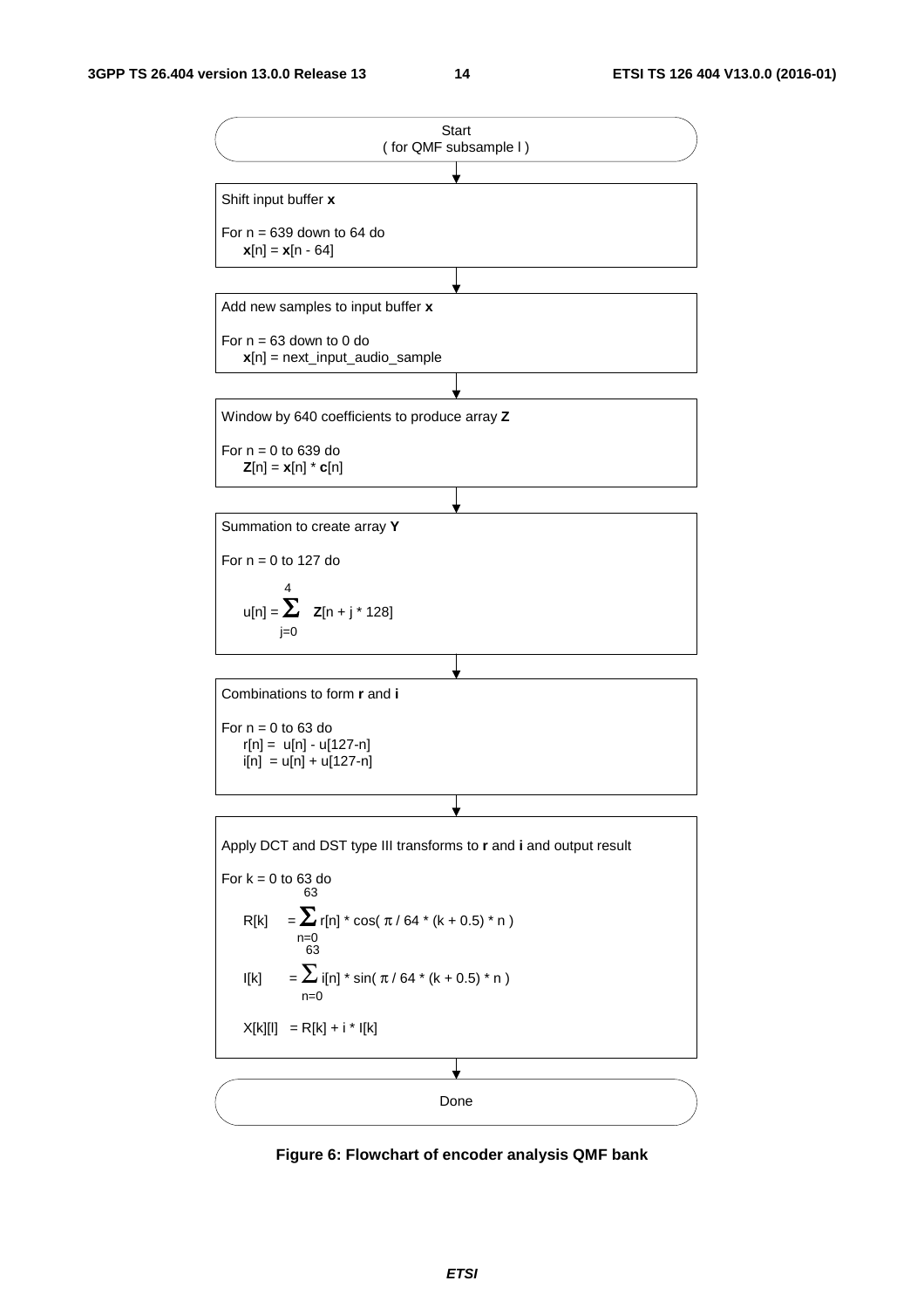### 5.3 Frequency band tables

The SBR encoder use these different frequency band tables:  $\mathbf{f}_{\text{Master}}$ ,  $\mathbf{f}_{\text{TableHigh}}$ ,  $\mathbf{f}_{\text{TableLow}}$  and  $\mathbf{f}_{\text{TableNoise}}$ , which are defined according to subclause 4.6.18.3.2 in [1]. The parameters needed to define all frequency band tables are transmitted in the SBR bitstream header. For SBR header bitstream elements enabled with either **bs\_header\_extra\_1** or **bs\_header\_extra\_1** there are default values and hence a transmission of these elements are only needed if they differ from the default value. Default values are defined in subclause 4.5.2.8.1 in [1]. The SBR header parameters are regarded as tuning parameters since they are strongly bitrate and sampling frequency dependant Throughout the tuning work for 3GPP submission several bitrate and sampling frequency dependant tunings have been created and in the reference c-code there are tunings available from 8kbit/s mono to 48 kbit/s stereo.

### 5.4 Time / frequency grid generation

An introduction to the time / frequency grid generation, including a brief discussion of the frame classes, is given in the informal encoder description in [1], subclause 4.B.18.3. The present encoder implementation employs three tools for the grid generation:

- The Transient Detector (TD)
- The Frame Splitter (FS)
- The Frame Generator (FG)

Those tools are described in the subsequent sections. Figure 7 shows the ranges of the frame classes and the transient detector offset versus the indices used by the frame generator.

```
 |<------------tranPos---------->| 
         |-|-|-|-|-|-|-|-|-|-|-|-|-|-|-|-| 
         0 1 2 3 4 5 6 7 8 9 A B C D E F TD index (hexadecimal) 
     |<------------FIXFIX----------->| 
|<------------FIXVAR----------->:<--->: 
.<br>:<--->:<------VARFIX----------->|
:<--->:<------VARVAR----------->:<--->: Ybuffer 
................................................................ QMF slots 
\mathbf{I}-|-|-|-|-|-|-|-|-|-|-|-|-|-|-1-\mathbf{I}\circ|\circ|\circ|-|-|-|-|-|-|-|-|-|-|-|-|-|-|-|-1 \qquad \text{SBR } \mathtt{slot} \mathtt{s}8 16 19 32 FG index
    I: nominal frame boundaries 
   o: frame overlap region slots
```
#### **Figure 7: The four frame classes and the transient detector range**

#### 5.4.1 Transient detector

The transient detection is performed according to the pseudo-code below. It operates on subband samples of one frame length starting from sample 8. The output from the transient detector are the variables tranFlag and tranPos. The first is a boolean indicating whether there is a transient in the processed frame, and the second specifies the position (in time slots) for the on-set of the transient. The time / frequency grid generation module uses the output from the transient detector and the stored transient detection output from the previous frame to perform its operations.

$$
for (n = 0; n < 16; n++)
$$
  
a(n) = a(n+32)  
for (n = 16; n < 48; n++)  
a(n) = 0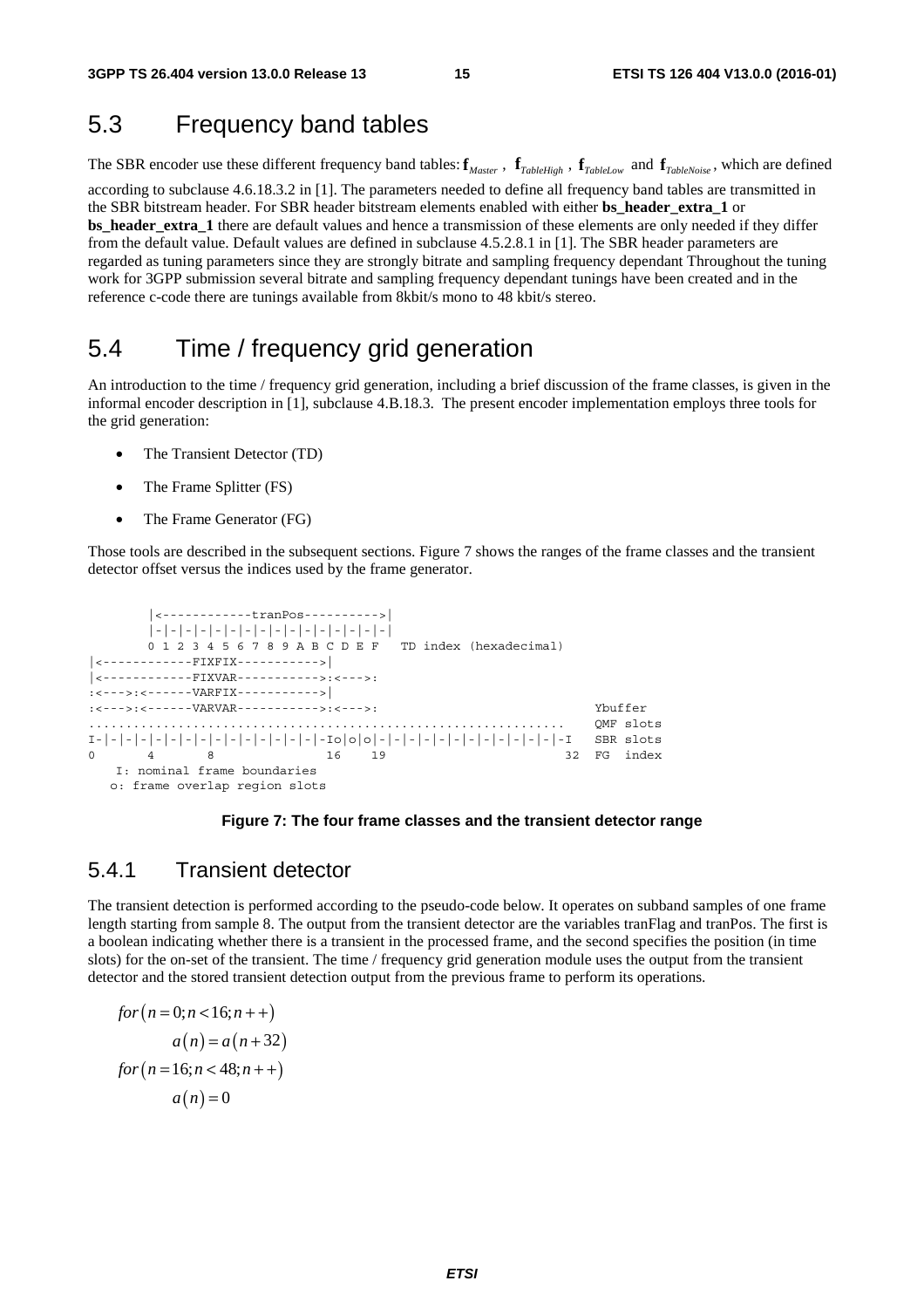$$
for (i = 0; i < 64; i++)
$$
\n
$$
m = \frac{1}{48} \sum_{n=16}^{63} |X(i, n)|^2
$$
\n
$$
temp = \sqrt{\frac{1}{47} \sum_{n=16}^{63} [m - |X(i, n)|^2]^2}
$$
\n
$$
t(i) = MAX \{128000, 0.66 \cdot t(i) + 0.34 \cdot temp\}
$$
\n
$$
for (n = 16; n < 48; n++)
$$
\n
$$
for (d = 1; d < 4; d++)
$$
\n
$$
L = \frac{1}{2} \left\{ \left| X(i, 2 \cdot INT \left\{ \frac{n - d}{2} \right\} \right|^2 + \left| X(i, 2 \cdot INT \left\{ \frac{n - d}{2} \right\} + 1 \right|^2 \right\}
$$
\n
$$
R = \frac{1}{2} \left\{ \left| X(i, 2 \cdot INT \left\{ \frac{n + d}{2} \right\} \right|^2 + \left| X(i, 2 \cdot INT \left\{ \frac{n + d}{2} \right\} + 1 \right|^2 \right\}
$$
\n
$$
if (R - L > t(i))
$$
\n
$$
a(n) = a(n) + \frac{R - L - t(i)}{t(i)}
$$

 $for (n = 8; n < 40; n++)$ 

$$
if\left(a(n) < \frac{9}{10}a(n-1) \text{ AND } a(n-1) > 203.125\right)
$$
\n
$$
tranPos = INT\left(\frac{n-8}{2}\right)
$$
\n
$$
tranFlag = 1
$$
\n
$$
break
$$
\n
$$
else
$$
\n
$$
tranPos = 0
$$

0 *tranFlag* =

**t** and **a** are static channel-dependent arrays of length 64 that needs to be stored in between calls to the transient detector. On start-up, all elements in both arrays must be set to zero.

### 5.4.2 Frame splitter

The frame splitting is accomplished according to the following algorithm. It is only active when the transient detector has detected the absence of a transient in the current frame of interest, i.e. when tranFlag = 0). It operates on subband samples of one and a half frame length starting from subband sample 0. The output from the frame splitter is the variable splitFlag, which indicates whether the current frame (free from transients) should be divided into two envelopes of equal size.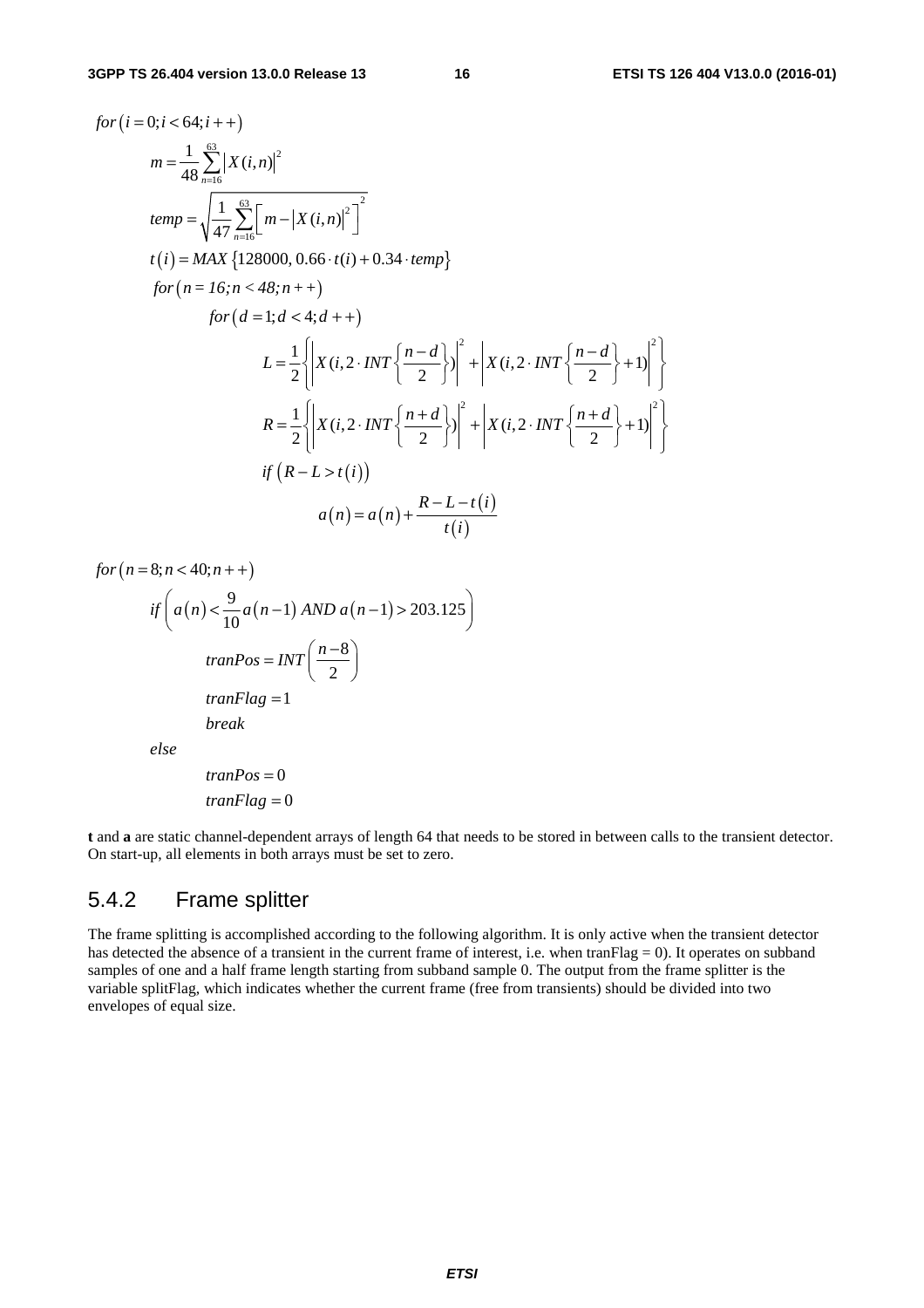$$
splitThr = \frac{totalBitRate}{codeBitrate} \cdot 7.5e - 5 \cdot \left[ \frac{frameSize}{sampleFreq} - 0.01 \right]^2
$$
\n
$$
e_{currlow} = \sum_{i=0}^{s \text{btsatrBand-1}} \sum_{n=16}^{47} |\mathbf{X}(i,n)|^2
$$
\n
$$
e_{high}(p,l) = \sum_{j=16l}^{16(l+1)-1} \sum_{i=k_1}^{k_0-1} |\mathbf{X}(i,j)|^2, \quad \begin{cases} k_l = \mathbf{F}(p,HI) \\ k_n = \mathbf{F}(p+1,HI) \end{cases}, 0 \le p < \mathbf{n}(HI), 0 \le l < 1
$$
\n
$$
e_{currhigh} = \sum_{p=0}^{n(H)} e_{high}(p,0) + \sum_{p=0}^{n(H)} e_{high}(p,1)
$$
\n
$$
e_{tot} = 2 + e_{currhigh} + \frac{e_{currlow} + e_{prelow}}{2}
$$
\n
$$
dvec(p) = ABS \left\{ log \left( \frac{e_{high}(p,1) + 8e6}{e_{high}(p,0) + 8e6} \right) \right\}, \quad 0 \le p < \mathbf{n}(HI)
$$
\n
$$
d = \sum_{p=0}^{\mathbf{n}(HI)} dvec(p) \sqrt{\frac{e_{high}(p,0) + e_{high}(p,1) + 16e6}{e_{tot}}}
$$
\n
$$
if (d > splitThr)
$$
\n
$$
splitFlag = 1
$$
\n
$$
else
$$
\n
$$
splitFlag = 0
$$
\n
$$
e_{prevlow} = e_{currlow}
$$

The variable  $e_{prevLow}$  is a static channel-dependent variable that must be stored in between calls to the frame splitting module. This variable should be set to zero on start-up.

#### 5.4.3 Frame generator

The frame generator creates the time/frequency grid for one SBR frame. Input signals are provided by the transient detector and the frame splitter. The frame generator produces two outputs: The sbr\_grid() portion of the bitstream, and an internal representation of the time/frequency grid to be used by the envelope and noise floor estimators, see Figure 5.

When no transients are present (i.e. tranFlag = 0), FIXFIX class frames are used. The frame splitter decides whether to use one or two envelopes in the FIXFIX frames (splitFlag = 0 or splitFlag = 1 respectively). "Sparse" transients (separated by one or more frames with tranFlag  $= 0$ ) are coded by means of FIXVAR-VARFIX sequences. "Tight" transients ( tranFlag = 1 for two or more consecutive frames) are handeled by inserting VARVAR class frames.

As most transients are "sparse", the frame generator prepares a grid for a FIXVAR-VARFIX pair upon detection of a transient after a sequence of FIXFIX frames. The present frame is encoded using the FIXVAR portion, and the VARFIX grid is stored. At the next call of the generator it is known whether the transient actually is "sparse" or not. If 'yes', the already calculated and stored VARFIX grid is used. If 'no', a new grid, meeting the requirements of the new transient, as well as those of the previous one, is calculated, whereby a VARVAR class frame is used.

The operation of the frame generator is further described below by means of pseudo-code, where the syntax

 $[out_0, out_1, ..., out_{m-1}] = function(in_0, in_1, ..., in_{n-1})$  is used.

```
FrameGenerator(tranFlag, tranPos, splitFlag) 
{ 
  static frameClassOld; // frameClass used for previous frame 
 static G1; \frac{1}{2} // grid designed during previous call
  [frameClass, frameClassOld] = calcFrameClass(frameClassOld, tranFlag);
  if (tranFlag)
```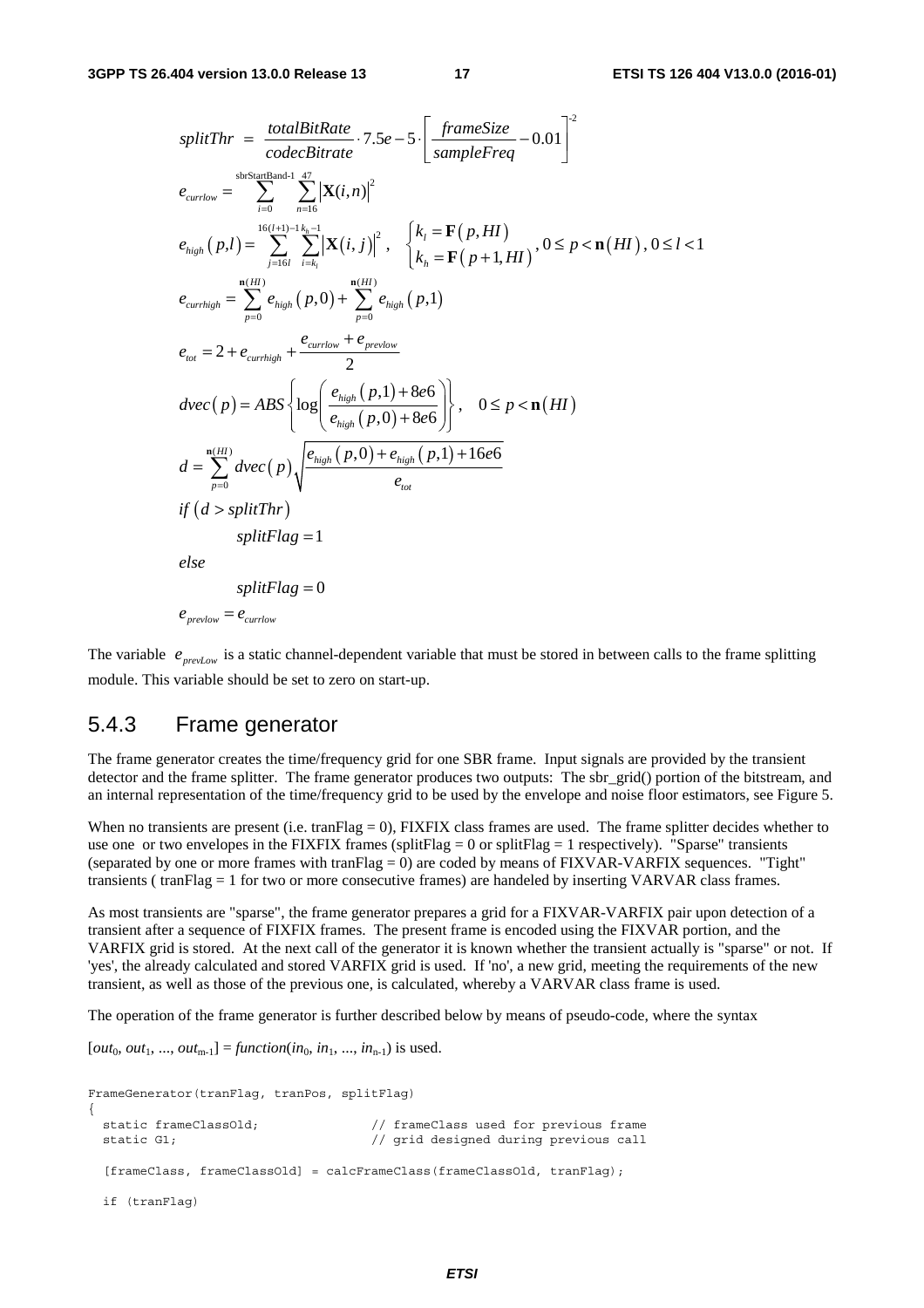**3GPP TS 26.404 version 13.0.0 Release 13 18 ETSI TS 126 404 V13.0.0 (2016-01)**

```
 GP = fillFrameTran(tranPos); // load transient borders into GP 
  switch (frameClass) { 
  case FIXFIX: 
    BS = calcSbrGrid(FIXFIX, dc, splitFlag); 
    break; 
  case FIXVAR: 
    if (tranPos > 8) 
     GP = fillFramePre(GP); // append borders before transient borders
    if (tranPos < 10) 
 GP = fillFramePost(GP); // append borders after transient borders 
 [G0, G1] = splitAndStore(GP); // split GP into two grids, G0 and G1 
   BS = calcSbrGrid(FIXVAR, G0, dc); // calc BS using G0
    break; 
  case VARFIX: 
    BS = calcSbrGrid(VARFIX, G1, dc); // calc BS using G1 (from previous call) 
    break; 
  case VARVAR: 
   GP = fillFrameInter(G1, GP); // resolve conflicts and merge G1 and GP
    if (tranPos < 10) 
 GP = fillFramePost(GP); // append fill-borders after tran-borders in GP 
 [G0, G1] = splitAndStore(GP); // split GP into two grids, G0 and G1 
    BS = calcSbrGrid(VARVAR, G0, dc); // calc BS using newly designed G0 
    break; 
  } 
  return [BS, FI = decodeSbrGrid(BS)];// decode BS into FI 
}
```
The following pseudo-variables are defined:

```
GP = "Grid-Pair": 
- GP.aBorders: array holding envelope borders of two consecutive frames 
- GP.aFreqRes: array holding envelope frequency resolutions of two consecutive frames 
- GP.iTran : index of transient leading border 
Gi = "Grid instance i": 
- Gi.aBorders: array holding envelope borders of one frame 
- Gi.aFreqRes: array holding envelope frequency resolutions of one frame 
- Gi.iTran : index of transient leading border of one frame 
BS = "Bit-Stream": 
- sbr grid() as defined in [1] Subclause 4.4.2.8, Table 4.61A
FI = "Frame-Info": 
- FI.t_E: tE , envelope borders as defined in 3.2 
- FI.r : \mathbf{r} = [r_0, ..., r_{L-1}], envelope frequency resolutions as defined in 3.2
- FI.t_Q: tQ , noise floor borders as defined in 3.2 
- FI.1 A: l_A, index of border where the preceding envelope is to be "shortened"
```
the symbolic constant,

dc: don't care

and the operations

```
cat(a, b): concatenate vectors a & b 
length(a): number of elements of vector a 
fliplr(a): reverse order of elements of vector a 
ones(a) : generate vector of length a, were all elements are 1
```
The internal functions are defined below:

```
calcFrameClass (frameClassOld, tranFlag) 
{ 
   switch (frameClassOld) { 
   case FIXFIX: 
     if (tranFlag)
```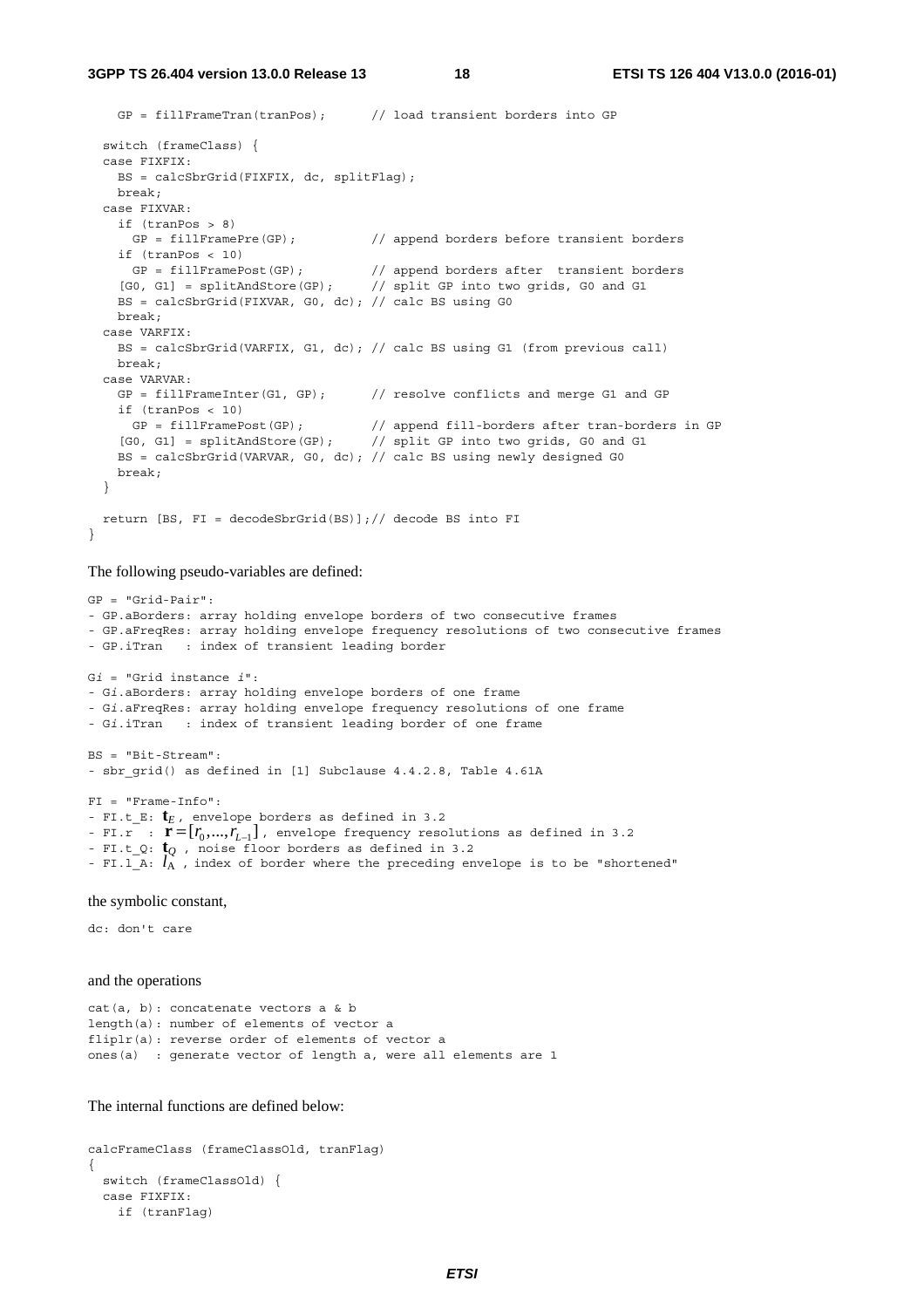```
 frameClass = FIXVAR;// stationary to transient transition 
     else 
       frameClass = FIXFIX;// when no transients are present, FIXFIX frames are used 
     break; 
   case FIXVAR: 
     if (tranFlag) 
       frameClass = VARVAR;// "tight" transients are handeled by VARVAR frames 
     else 
      frameClass = VARFIX;// "sparse" transients are handeled by [FIXVAR, VARFIX] pairs 
     break; 
   case VARFIX: 
     if (tranFlag) 
      frameClass = FIXVAR; 
     else 
     frameClass = FIXFIX:// transient to stationary transition
    break; 
   case VARVAR: 
    if (tranFlag) 
      frameClass = VARVAR;// "tight" transients are handeled by VARVAR frames 
     else 
      frameClass = VARFIX; 
    break; 
   } 
   frameClassOld = frameClass; 
   return [frameClass, frameClassOld]; 
} 
fillFrameTran(tranPos) 
{ 
 GP.aBorders = \{tranPos + 4, tranPos + 6, tranPos + 10\};
 GP.aFreqRes = \{0, 0, 1\};
 GP.irran = 0; return GP; 
} 
fillFramePre(GP) 
{ 
   aBordersFill = fillHelper(GP.aBorders[0], 8); 
  GP.aBorders = cat(fliplr(aBordersFill), GP.aBorders); 
   GP.aFreqRes = cat(ones(length(aBordersFill)), GP.aFreqRes); 
  GP.iTran += length(aBordersFill); 
   return GP; 
} 
fillFramePost(GP, tranPos) 
{ 
  if (tranPos < 4) 
   maxStep = 6;else if (tranPos == 4 | | tranPos == 5)maxStep = 4; else 
   maxStep = 8;
   aBordersFill = fillHelper((32 - GP.aBorders[length(GP.aBorders) - 1], maxStep); 
   GP.aBorders = cat(GP.aBorders, aBordersFill); 
   GP.aFreqRes = cat(GP.aFreqRes, ones(length(aBordersFill))); 
   return GP; 
} 
splitAndStore(GP) 
{ 
  iSplit = 0; while (GP.aBorders[iSplit] < 16) 
     iSplit++; 
  for (i = 0; i \le i \text{Split}; i++) G0.aBorders[i] = GP.aBorders[i]; 
    G0.aFreqRes[i] = GP.aFreqRes[i]; 
 } 
   G0.iTran = GP.iTran; 
  for (j = 0, i = iSplit; i < length(GP.aBorders); i++, j++) {
```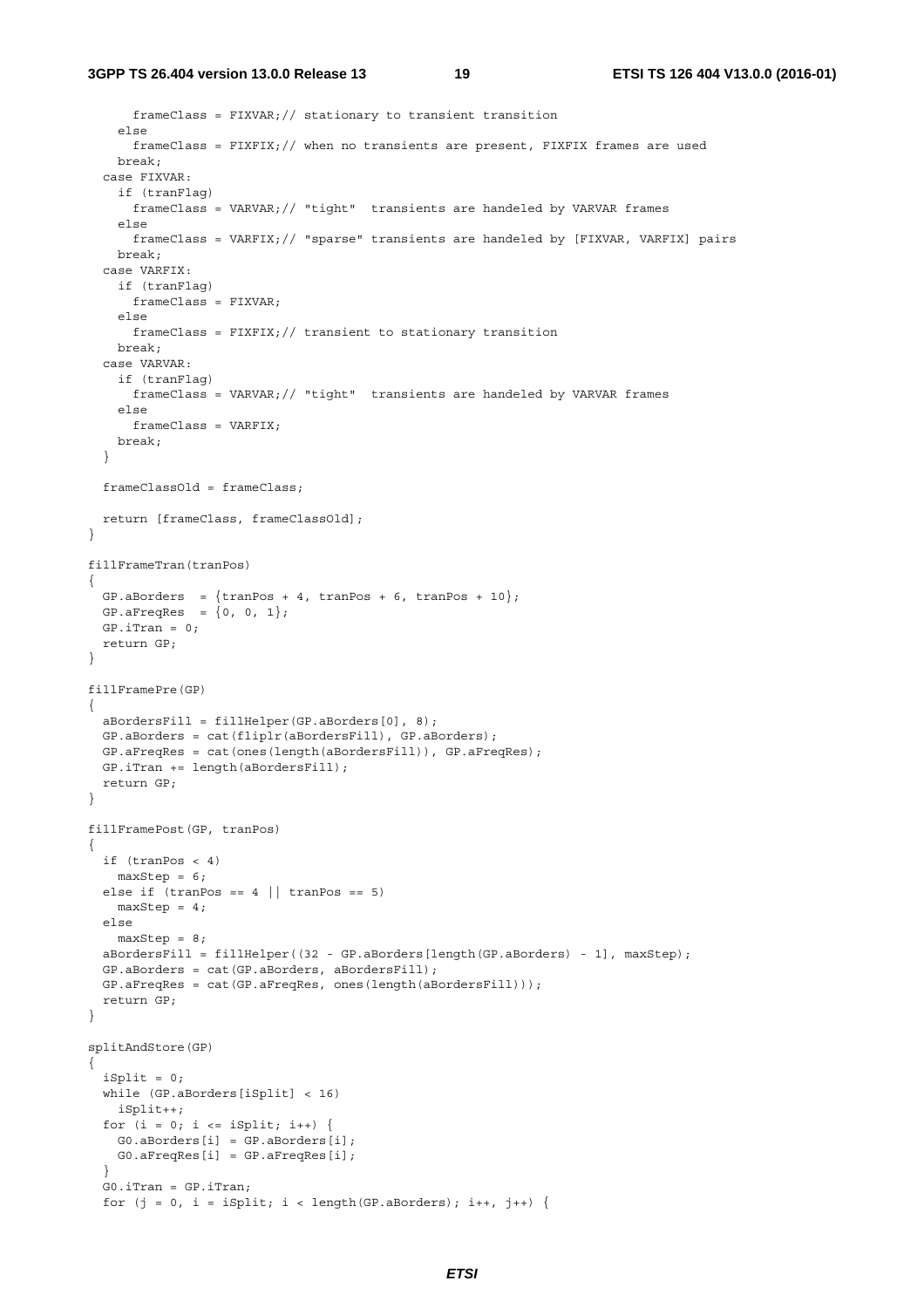```
G1.aBorders[i] = GP.aBorders[i] - 16;G1.aFreqRes[j] = GP.aFreqRes[i]; } 
  G1.iTran = GP.iTran - iSplit; 
}
```
As evident from the pseudo code, every transient is initially processed by fillFrameTran() by inserting one border at the onset of the transient, and two "decay" borders after the onset at the distances 2 and 6 slots from the first border respectively. The frequency resolutions of the two corresponding envelopes are 'low', whereas all other envelopes use 'high' resolution. Additional borders are inserted before said borders by fillFramePre() and fillFramePost(), such that no envelope exceeds the length 12 slots. The function fillHelper( $A$ ,  $B$ ) subdivides the distance  $A$  by calculating segments quantized to the lengths  $\{2, 4, 6, 8\}$  slots while limiting the segment length to B. In splitAndStore() the borders are separated into two groups, each associated with one frame. The above procedures are illustrated by Figure 8.

```
 tranFlag = 1 
      tranPos = 9 
\rm <\! T\!> |-|-|-|-|-|-|-|-|-|-|-|-|-|-|-|-| 
      0 1 2 3 4 5 6 7 8 9 A B C D E F TD index 
\star |<-----6----|<-2|<--4---|-----6---->| 
N N N
|<--------- Frame n: FIXVAR ----:--3->|<-- Frame n+1: VARFIX -->| 
 ................................................................ QMF slots 
I-|-|-|-|-|-|-|-|-|-|-|-|-|-|-|-Io|o|o|-|-|-|-|-|-|-|-|-|-|-|-|-I SBR slots 
0 7 13 15 19 25 32 FG index
```
I: nominal frame boundaries

o: frame overlap region slots

\*: border pointed to by bs\_pointer

N: noise floor middle border

#### **Figure 8: Example of isolated transient**

In Figure 8. the borders at index 7, 13, 15 and 19 are used for the present FIXVAR class frame. Conversion into sbr\_grid() bitstream elements is performed in calcSbrGrid(). The methods of the four classes for conversion of borders and frequency resolutions are implicitely defined by the bitstream and decoding equations in [1], subclause 4.4.2.8 (Table 4.61A) and 4.6.18.3, and are hence not described here. In the example bs\_var\_bord\_1 = 3, bs\_num\_rel\_1 = 3, the relative borders have the lengths 4, 2 and 6 ("right to left"), and the frequency resolutions are 0, 0, 1, 1 ("right to left"). The bs\_pointer is set to point to the transient leading border, i.e. the value is 3 since FIXVAR borders are also indexed "right to left", starting from 1 (0 signals that no transient leading border is present within the frame). The border at index 19 must be followed up in the next frame by a leading border at index 3. The border at 25, however, may or may not yield a border at 9, since a transient is possible in frame  $n + 1$ . If the transient actually is "sparse", the VARFIX bitstream comprises of bs\_var\_bord\_0 = 3, bs\_num\_rel\_0 = 1, one relative border of length 6, bs\_pointer = 0 and frequency resolutions 1, 1.

Figure 9. gives an example of "tight" transients, and also serves to outline the functionality of fillFrameInter(). Here G1 contains borders at index 1 and 7, but a transient is located already at index 6. In fillFrameInter() the preliminary border at 7 is simply removed, and the rest of the borders for the present frame are taken from GP. (If on the other hand the distance between the last border in G1 and the first border in GP exceeds 12, the segment inbetween said borders is subdivided analogously to the procedures in fillFramePre().) Hereafter GP is finalized and split in the same manner as described above, whereafter G0 is converted into a bitstream using the VARVAR method of calcSbrGrid(). Hereby the leading border yields bs\_var\_bord\_0 = 1 and the trailing border bs\_var\_bord\_1 = 2. Clearly bs\_num\_rel\_0 = 0 and bs num rel  $1 = 3$ . Figure 9. also shows that fillFramePost() has inserted a border at 18, thereby meeting the requirement that one border is present within the interval [16, 19]. This concludes the description of how to generate BS.

```
 tranFlag = 1 
 tranPos = 2 
    \langle T \rangle I-|-|-|-|-|-|-|-|-|-|-|-|-|-|-|-I 
 0 1 2 3 4 5 6 7 8 9 A B C D E F TD index
```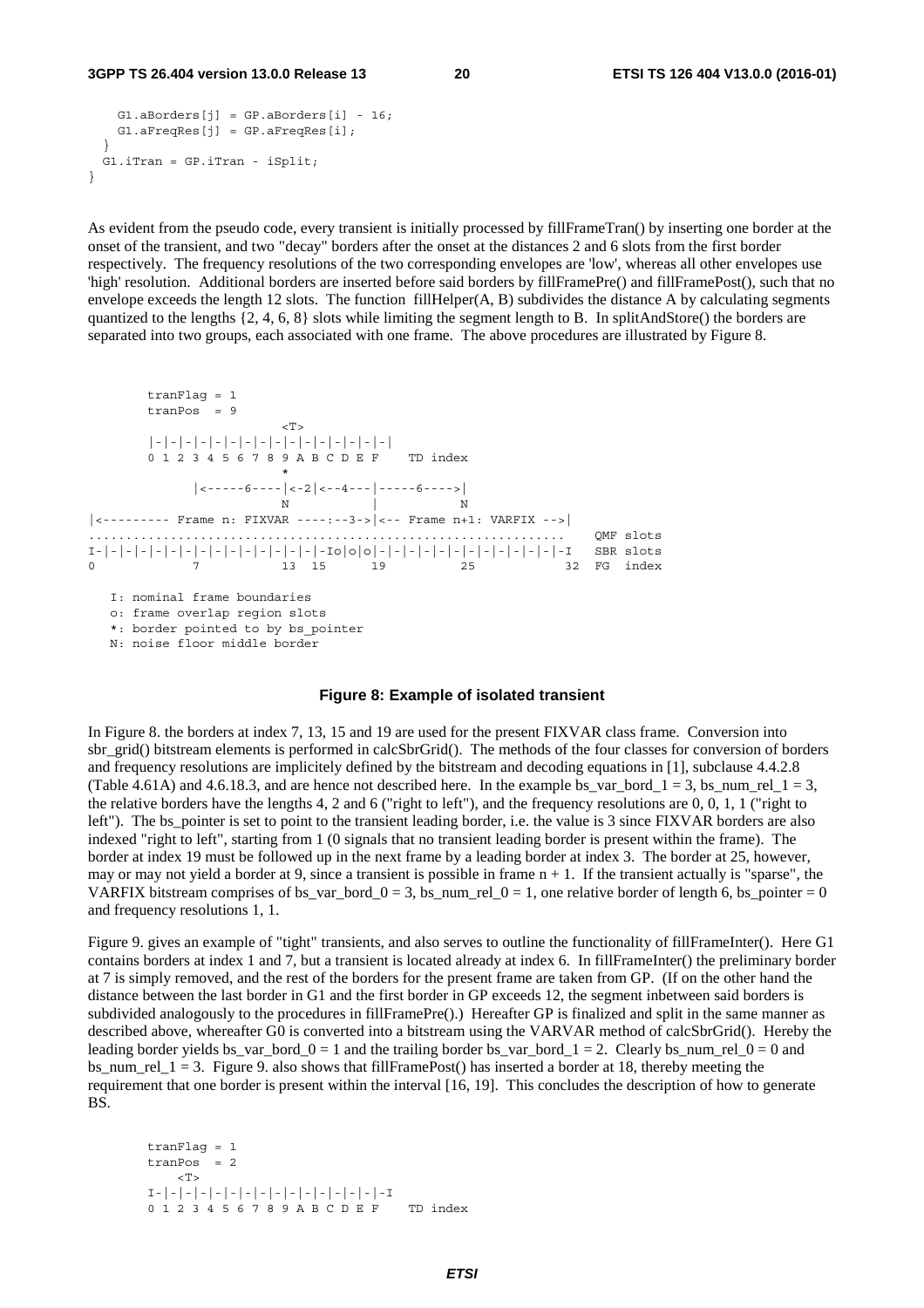

**Figure 9: Example of tight transients** 

The second output of the frame generator, FI, comprises of  $\mathbf{t}_E$ ,  $\mathbf{r}$ ,  $\mathbf{t}_O$  and  $l_A$ . Since those signals are equivalent to their counterparts at the decoder side, the relation between FI and BS is fully defined by the decoding equations in MPEG-4. Thus, as the last step in the frame generator, the decodeSbrGrid() function parses and decodes the now available sbr\_grid() portion of the bitstream in accordance with the description in the MPEG-4 standard, which shall not be repeated here.

### 5.5 Envelope estimation

By using the time/frequency grid created by the framing generator and the transient information from the transient detector, the QMF bank subband matrix is grouped in time and frequency into envelope scalefactorbands. For each scalefactorband the squared average energy is calculated and stored in the energy matrix **E** according to the recursion below.

$$
for (l = 0; l < L_E; l++)
$$
\n
$$
temp_l = \begin{cases} 1, & l = l_A - 1 \\ 0, & otherwise \end{cases}
$$
\n
$$
for (p = 0; p < \mathbf{n}(\mathbf{r}(l)); p++)
$$
\n
$$
temp_k = \begin{cases} 1, & p = 0, \mathbf{r}(l) = HI, \mathbf{F}(1, HI) - \mathbf{F}(0, HI) > 1 \\ 1, & p = 0, \mathbf{r}(l) = LO, \mathbf{F}(1, LO) - \mathbf{F}(0, LO) > 2 \\ 0, & otherwise \end{cases}
$$
\n
$$
k_l = \mathbf{F}(p, \mathbf{r}(l)) + temp_k
$$
\n
$$
k_h = \mathbf{F}(p + 1, \mathbf{r}(l))
$$
\n
$$
RATE + t_E(l+1) - 1 = k_h - 1 = k_h - 1 = k_h - 1 = k_h - 1 = k_h - 1 = k_h - 1 = k_h - 1 = k_h - 1 = k_h - 1 = k_h - 1 = k_h - 1 = k_h - 1 = k_h - 1 = k_h - 1 = k_h - 1 = k_h - 1 = k_h - 1 = k_h - 1 = k_h - 1 = k_h - 1 = k_h - 1 = k_h - 1 = k_h - 1 = k_h - 1 = k_h - 1 = k_h - 1 = k_h - 1 = k_h - 1 = k_h - 1 = k_h - 1 = k_h - 1 = k_h - 1 = k_h - 1 = k_h - 1 = k_h - 1 = k_h - 1 = k_h - 1 = k_h - 1 = k_h - 1 = k_h - 1 = k_h - 1 = k_h - 1 = k_h - 1 = k_h - 1 = k_h - 1 = k_h - 1 = k_h - 1 = k_h - 1 = k_h - 1 = k_h - 1 = k_h - 1 = k_h - 1 = k_h - 1 = k_h - 1 = k_h - 1 = k_h - 1 = k_h - 1 = k_h - 1 = k_h - 1 = k_h - 1 = k_h - 1 = k_h - 1 = k_h - 1 = k_h - 1 = k_h - 1 = k_h - 1 = k_h - 1 = k_h - 1 = k_h - 1 = k_h - 1 = k_h - 1 = k_h - 1 = k_h - 1 = k_h - 1 = k_h - 1 =
$$

If a missing harmonic has been detected in a certain scalefactorband the squared energy for that scalefatorband is calculated as the maximum energy instead of average energy. Since the missing harmonics detection and signalling always operate using the recursion shown below.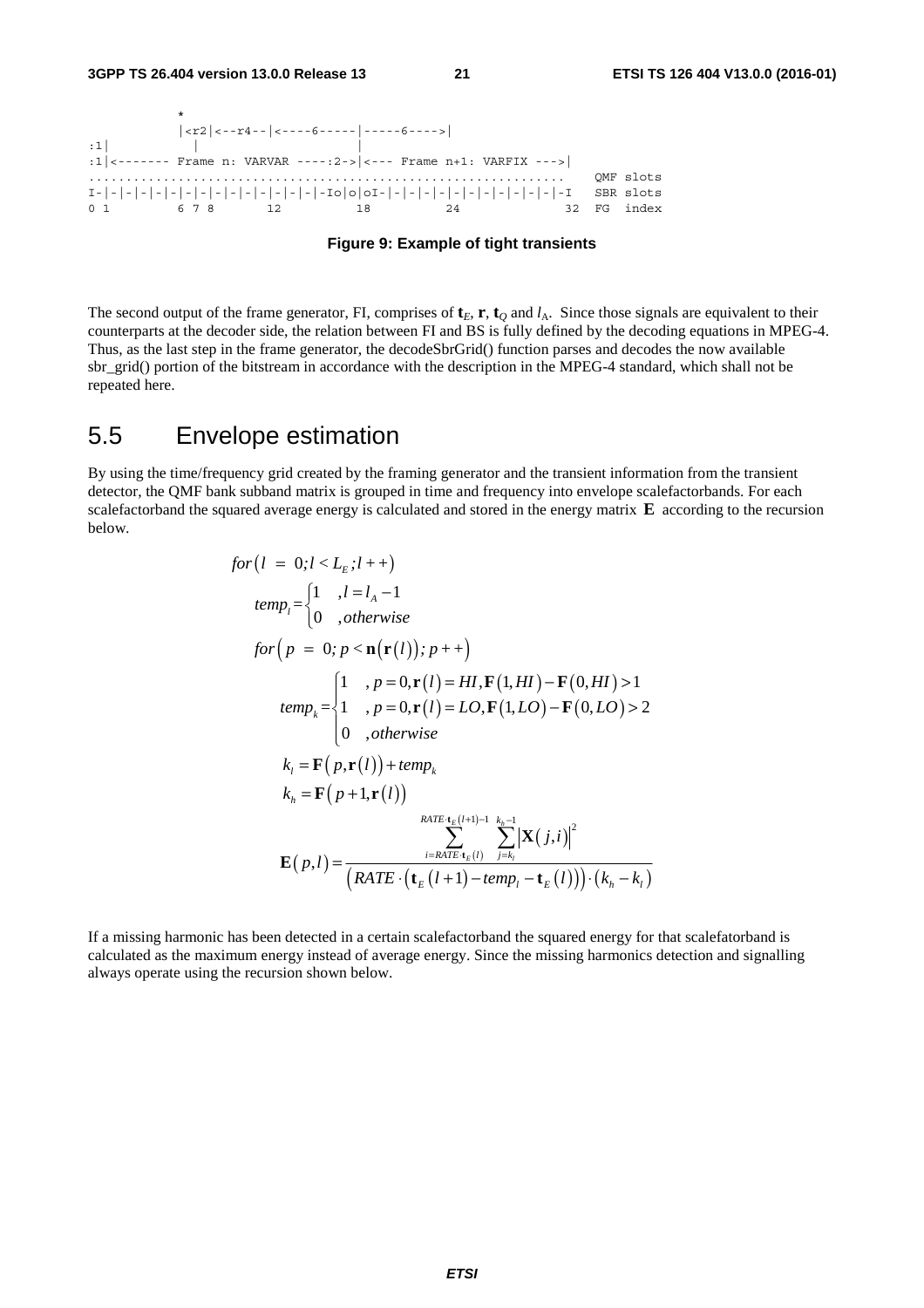for 
$$
(l = 0; l < L_E; l + +)
$$
  
\n
$$
temp_l = \begin{cases}\n1 & , l = l_A - 1 \\
0 & , otherwise\n\end{cases}
$$
\nfor  $(p = 0; p < n(\mathbf{r}(l)); p + +)$   
\n
$$
temp_k = \begin{cases}\n1 & , p = 0, \mathbf{r}(l) = HI, \mathbf{F}(1, HI) - \mathbf{F}(0, HI) > 1 \\
1 & , p = 0, \mathbf{r}(l) = LO, \mathbf{F}(1, LO) - \mathbf{F}(0, LO) > 2\n\end{cases}
$$
\n
$$
k_l = \mathbf{F}(p, \mathbf{r}(l)) + temp_k
$$
\n
$$
k_h = \mathbf{F}(p + 1, \mathbf{r}(l))
$$
\n
$$
boostcomp = \begin{cases}\n0,398107267 & , k_h - k_l > 1 \\
0,5 & , otherwise\n\end{cases}
$$
\n
$$
for (k = k_l; k < k_h; k++)
$$
\n
$$
F_{\text{ATE} \cdot \mathbf{r}(k+1) - 1} = \sum_{i = RATE + k_l(l+1) - 1}^{RATE + k_l(l+1) - 1} |\mathbf{X}(k, i)|^2
$$
\n
$$
\mathbf{e}_{temp} (k - k_l) = boostcomp \cdot \frac{\sum_{i = RATE + k_l(l)}^{RATE + k_l(l+1) - 1} |\mathbf{X}(k, i)|^2}{(\text{RATE} \cdot (\mathbf{t}_E(l+1) - temp_l - \mathbf{t}_E(l)))}
$$

For stereo with no channel coupling, the energy for every channel is calculated as in the mono case shown above. In the case of stereo and coupling the energy is calculated according to:

$$
\mathbf{E}_{\textit{couplingLeft}}\left(p, l\right) = \frac{\mathbf{E}_{\textit{Left}}\left(p, l\right) + \mathbf{E}_{\textit{Right}}\left(p, l\right)}{2}, \quad 0 \le p < \mathbf{n}\big(\mathbf{r}\big(l\big)\big), 0 \le l < L_{\textit{E}}
$$
\n
$$
\mathbf{E}_{\textit{couplingRight}}\left(p, l\right) = \frac{\varepsilon + \mathbf{E}_{\textit{Left}}\left(p, l\right)}{\varepsilon + \mathbf{E}_{\textit{Right}}\left(p, l\right)}, \quad 0 \le p < \mathbf{n}\big(\mathbf{r}\big(l\big)\big), 0 \le l < L_{\textit{E}}
$$

### 5.6 Additional control parameters

#### 5.6.1 Introduction

In order to achieve optimal results, given the HF generator used in the decoder, several additional parameters apart from the spectral envelope are assessed. The noise floor is estimated for the current SBR frame. It is defined as the ratio between the energy of the noise that should be added to a particular frequency band, in order to obtain a similar tonal to noise ratio to that of the original signal, and the energy of the HF generated signal for that frequency band.

The noise floor is estimated once or twice per SBR frame dependent on the number of spectral envelopes estimated for the SBR frame (indicated by  $\mathbf{t}_g$ ). The frequency resolution for the noise floor scalefactor is calculated according to the same algorithm subsequently used in the decoder and described in [1] subclause 4.6.18.3. The start and stop time borders of the different noise floors are given from the time grid.

The level of the inverse filtering applied in the decoder is estimated for different frequency ranges with the same frequency resolution as used for the noise floor scalefactor estimation. The estimation algorithm compares the tonality of the original and the tonality that will be attained after the HF generator in the decoder. The ratio between the two is mapped to four different inverse filtering levels, off, low, mid and high. These levels corresponds to different chirp factors in the HF generator as outlined in [1] subclause 4.6.18.5. Moreover, the encoder assesses where a strong tonal component will be missing after the HF generation in the decoder. This detection is done on the highest frequency resolution given by the high frequency resolution table, **f***TableHigh*. The level of the tonal component is implicitly coded by the SBR envelope and the noise floor scalefactors, and thus only the frequency needs to be coded.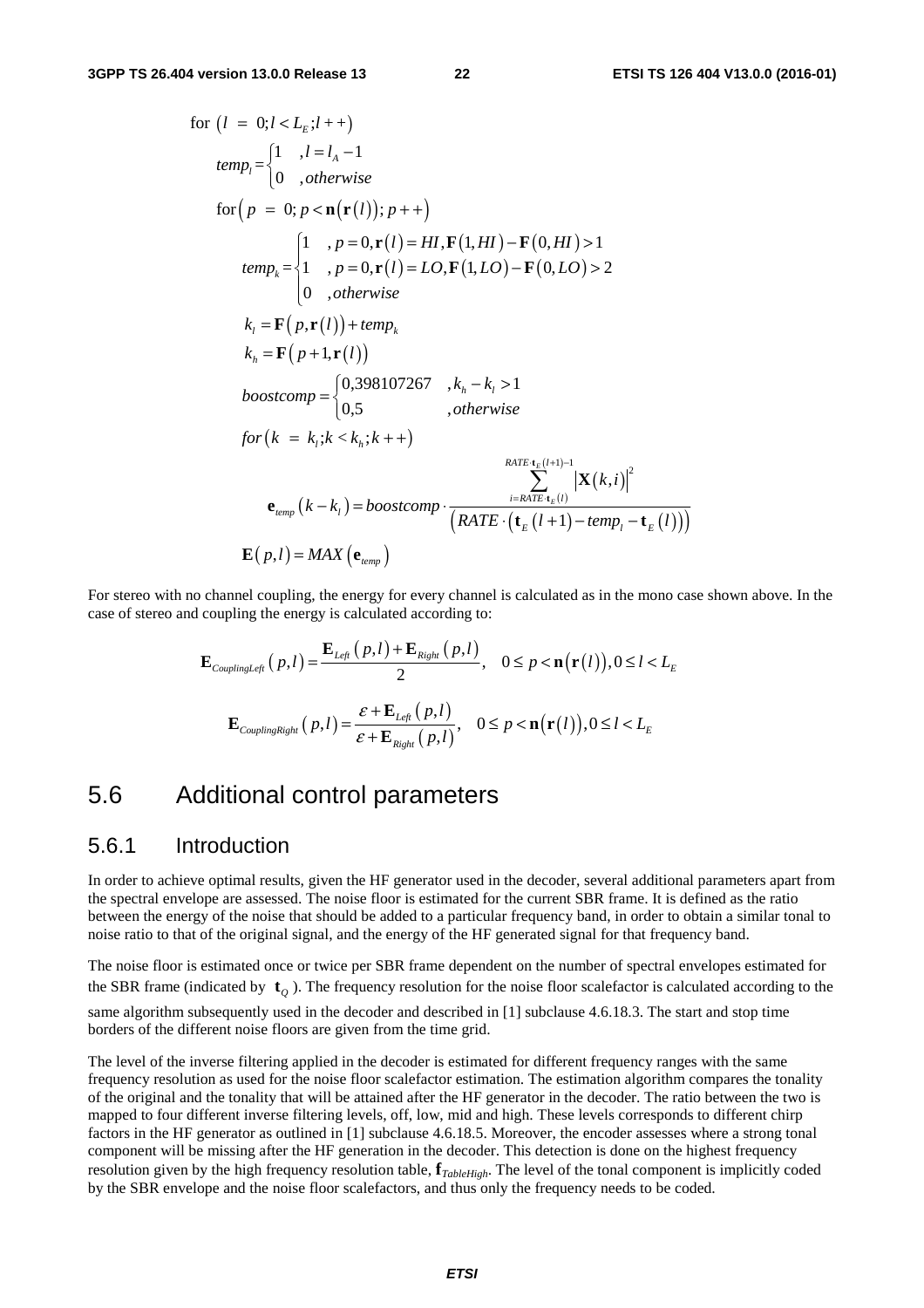### 5.6.2 Tonality estimation

The following detection modules base their output on a tonality estimate calculated in the tonality estimation module:

- Noise-floor estimation
- Inverse filtering estimation
- Additional sines estimation

The tonality is derived from the prediction gain of a second order linear prediction performed in every QMF subband. The LPC is calculated using the covariance method, and for every frame two tonality estimates are calculated for every subband.

In the following, **X** is the matrix holding the most recently available complex QMF subband samples. The tonality values are calculated and stored in the **T** and **Tsbr** matrices. These also contain buffered values from previous frames. The **Tsbr** values are obtained from the **T** values by patching the tonality values similarly to the patching of the subband channels in the high frequency reconstruction modules in the decoder.

Since the subband signals are complex valued, this results in complex filter coefficients for the linear prediction. The prediction filter coefficients are obtained from the covariance method. The covariance matrix elements for every tonality estimate calculated are:

$$
\phi_{k,l}(i,j) = \sum_{n=2}^{16-1} \sum_{k=0}^{k_x + M - 1} \sum_{l=0}^{1} \mathbf{X}(k, n-i+16 \cdot l) \cdot \mathbf{X}^*(k, n-j+16 \cdot l) ,\begin{cases} 0 \le i < 3 \\ 1 \le j < 3 \end{cases}
$$

where *k* is the subband index, and *l* is the tonality estimate.

Based on the covariance elements the coefficients  $\alpha_0^l(k)$  and  $\alpha_1^l(k)$  used to calculate the tonality estimates for the subbands are calculated as:

$$
d^{l}(k) = \phi_{k,l}(2,2) \cdot \phi_{k,l}(1,1) - \frac{1}{1+\varepsilon_{hw}} |\phi_{k,l}(1,2)|^{2},
$$
  
\n
$$
\alpha_{1}^{l}(k) = \begin{cases}\n\frac{\phi_{k,l}(0,1) \cdot \phi_{k,l}(1,2) - \phi_{k,l}(0,2) \cdot \phi_{k,l}(1,1)}{d^{l}(k)} & , d^{l}(k) \neq 0 \\
0 & , d^{l}(k) = 0\n\end{cases},
$$
  
\n
$$
\alpha_{0}^{l}(k) = \begin{cases}\n-\frac{\phi_{k,l}(0,1) + \alpha_{1}^{l}(k) \cdot \phi_{k,l}^{*}(1,2)}{\phi_{k,l}(1,1)} & , \phi_{k,l}(1,1) \neq 0 \\
0 & , \phi_{k,l}(1,1) = 0\n\end{cases}
$$

where  $\varepsilon_{Inv}$  is the relaxation parameter ( $\varepsilon_{Inv} = 1E-6$ ).

The tonality values are calculated based on the above coefficients according to:

$$
\mathbf{T}(k, l+2) = \frac{re\{\alpha_0^l(k)\cdot\phi_{k,l}^*(0,1) + \alpha_1^l(k)\cdot\phi_{k,l}^*(0,2)\}}{re\{\phi_{k,l}(0,0)\} - re\{\alpha_0^l(k)\cdot\phi_{k,l}^*(0,1) + \alpha_1^l(k)\cdot\phi_{k,l}^*(0,2)\}}
$$

$$
\mathbf{Nrg}(l+2) = \frac{\sum_{k=0}^{N-1} re\{\phi_{k,l}(0,0)\}}{N}
$$

The tonality values are patched similarly to the patching of the QMF subbands in the decoder during high frequency reconstruction. Hence, it is possible to compare tonality of a "simulated" SBR signal and the original signal on the encoder side. The patch used is built in accordance to the flowchart in Figure 4.46, subclause 4.6.18.6.3 in [1], where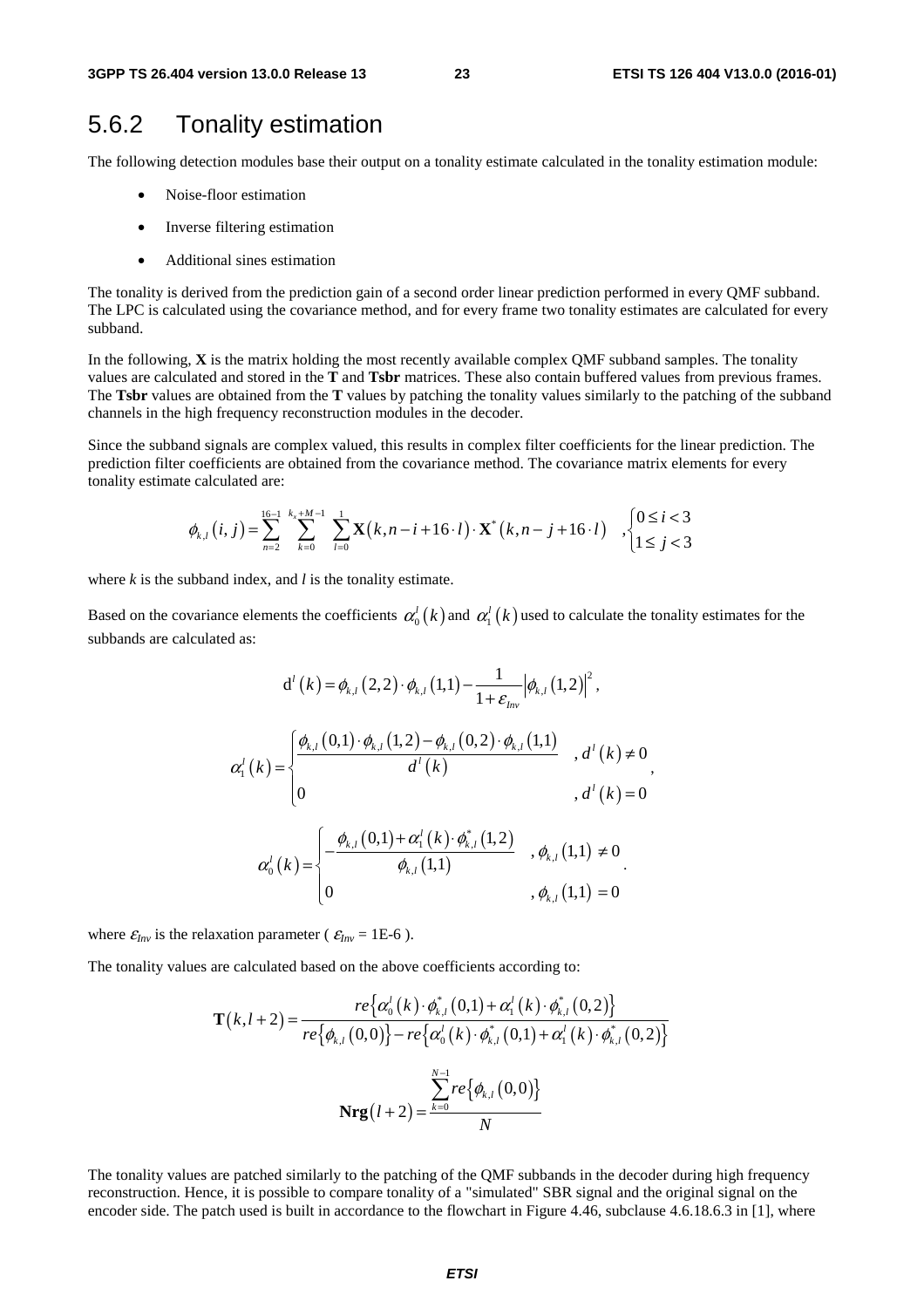the output variable *numPatches* is an integer value specifying the number of patches. **patchStartSubband** and **patchNumSubbands** are vectors holding the data output from the patch decision algorithm.

Hence, the tonality values for the SBR part is obtained according to:

$$
\text{Tsbr}(k, l+2) = \text{T}(p, l+2)
$$
\n
$$
\begin{cases}\nk = k_x + x + \sum_{q=0}^{i-1} \text{patchNumSubbands}(q) \\
p = \text{patchStartSubband}(i) + x\n\end{cases}
$$

for  $0 \le x <$  **patchNumSubbands** $(i)$ ,  $0 \le i <$  *numPatches*,  $0 \le l < 2$ .

#### 5.6.3 Noise-floor estimation

The noise floor estimation module estimates the amount of noise relative to the energy of the patched SBR signal that should be added on the decoder side in order to obtain a tonal to noise ratio similar to that of the original. The estimation is based on the tonality values in the **T** and **Tsbr** matrices, and the estimation is done for the number of frequency bands indicated by  $N_Q$ , and the frequency ranges defined in  $f_{TableNoise}$  for the time segments defined by  $t_Q$ .

The algorithm below is outlined for noise floor band *nfBand* for noise floor *nfEnv* and should be applied for all noisefloor bands, and noise floors in the present frame. If the number of spectral envelopes for the present frame is larger than one, two noise floors will be estimated, otherwise one. For the case of two noise floors *startIndex* will be zero for the first noise-floor and one for the second noise-floor, while *stopIndex* will be one for the first noise-floor, and two for the second noise-floor. In case of only one noise-floor, the *startIndex* will be zero and the *stopIndex* will be one.

The noise floor is calculated by averaging of the tonality values for the given time/frequency range, or by choosing the maximum tonality value. The latter is used if the additional sine detection algorithm detects that a sine should be added on the decoder side for frequency band that is included in the present noise floor frequency band.

Hence, for every noise floor band the tonality values are calculated according to:

$$
\tau_{av} = \frac{\sum_{l=t_O(nfEnv)+1}^{t_O(nfEnv+1)-1} \mathbf{f}_{\text{TableNoise}}(nfBand+1)-1}{\left(\mathbf{t}_O(nfEnv)+\mathbf{t}_O(nfEnv)\right) \cdot \left(\mathbf{f}_{\text{TableNoise}}(nf Band+1) - \mathbf{f}_{\text{TableNoise}}(nf Band)\right)}}
$$
\n
$$
\tau_{av} = \frac{\sum_{l=t_O(nfEnv)+1}^{t_O(nfEnv)+1} \mathbf{f}_{\text{TableNoise}}(nf Band+1)-1}{\sum_{l=t_O(nfEnv)+1}^{t_O(nfEnv)+1} \sum_{l=t_O(nfEnv)}^{t_O(nfEnv)+1} \cdot \mathbf{f}_{\text{TableNoise}}(nf Band+1)} \cdot \mathbf{f}_{\text{TableNoise}}(nf Band+1) - \mathbf{f}_{\text{TableNoise}}(nfBand))}
$$

or, if a sine will be added at the decoder side as indicated by "missingHarmonicsFlag", according to:

$$
Tavg = \max\left(\max\left(\mathbf{T}(k,l)\right),1\right), \quad \mathbf{f}_{\text{TableNoise}}\left(n\text{fBand}\right) \le k < \mathbf{f}_{\text{TableNoise}}\left(n\text{f Band}+1\right), \mathbf{t}_{Q}\left(n\text{fEnv}\right) \le l < \mathbf{t}_{Q}\left(n\text{fEnv}+1\right)
$$
\n
$$
TavgSbr = \max\left(\max\left(\mathbf{Tsbr}(k,l)\right),1\right), \quad \mathbf{f}_{\text{TableNoise}}\left(n\text{fBand}\right) \le k < \mathbf{f}_{\text{TableNoise}}\left(n\text{f Band}+1\right), \mathbf{t}_{Q}\left(n\text{fEnv}\right) \le l < \mathbf{t}_{Q}\left(n\text{fEnv}+1\right)
$$

The tonality values *Tavg* and *TavgSbr* are subsequently used to calculate the actual noise-floor value, according to:

$$
\mathbf{nf}\left(n\text{fBand}, n\text{fEnv}\right) = \min\left(\frac{1}{Tavg} \cdot n\text{fOffset}, n\text{fMaxLevel}\right),\,
$$

if the additional sine detection has indicated that there is a sinusoidal missing in the present noise-floor band, or the inverse filtering level for the present noise-floor band is equal or below INVF\_LEVEL\_MID. If neither of these cases are true, the noise-floor value is calculated according to: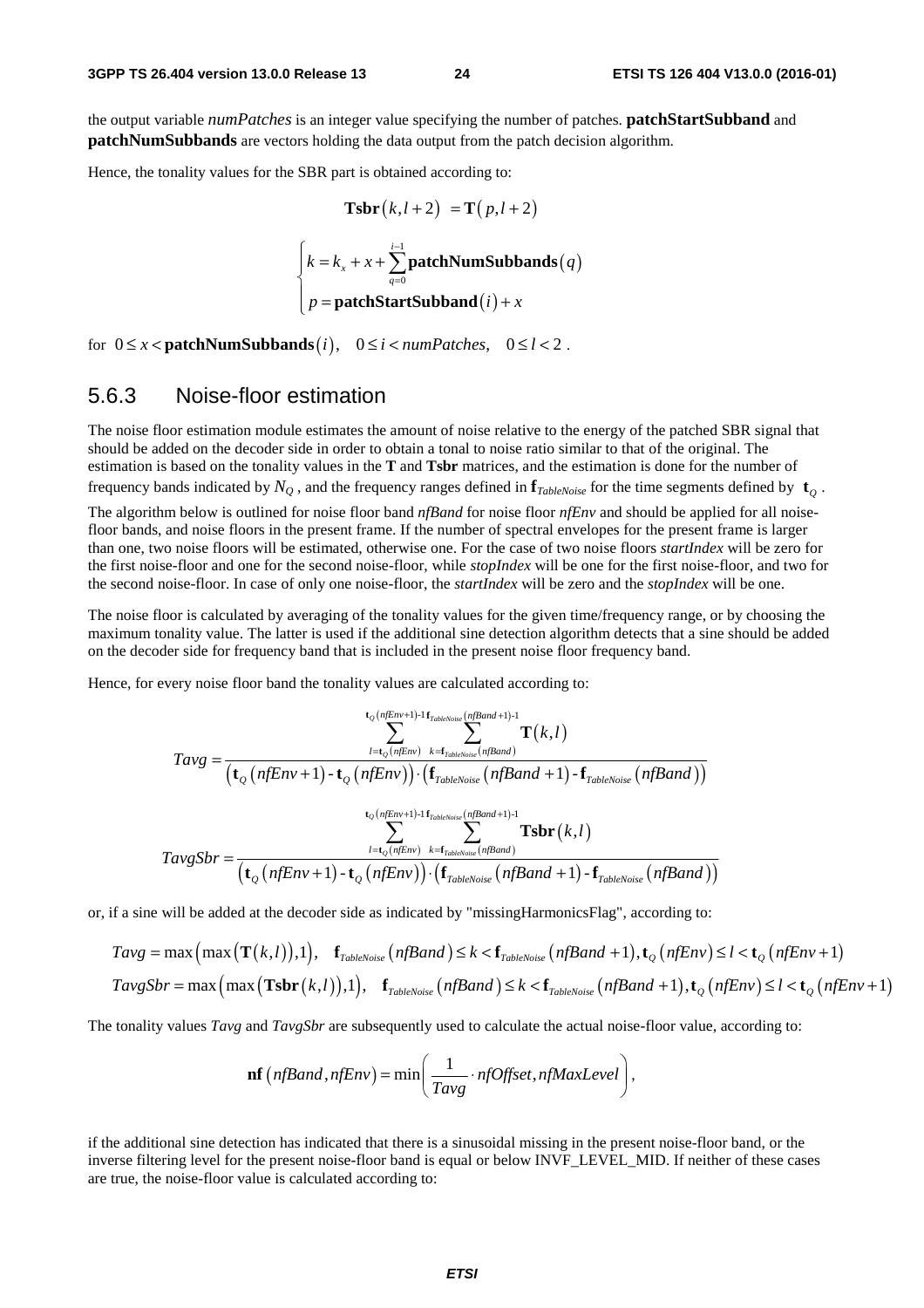$$
\mathbf{nf}\left(n\text{fBand}, n\text{fEnv}\right) = \min\left(\frac{\max\left(1, 0.25 \cdot \frac{TavgSbr}{Tavg}\right)}{Tavg} \cdot n\text{fOffset}, n\text{fMaxLevel}\right)
$$

The noise-floor values are smoothed by applying a LP filter over time using previous noise floor values. Hence for every *nfBand*, the smoothing is done according to:

$$
\mathbf{Q}\big(\text{nfBand}, \text{nfEnv}\big) = \mathbf{nf}\big(\text{nfBand}, \text{nfEnv}\big) \cdot \mathbf{h}\big(3\big) + \sum_{i=0}^{2} \mathbf{h}\big(i\big) \cdot \mathbf{nf}_{\text{prev}}\big(\text{nfBand}, i\big)
$$

where **nf**<sub>*Prev*</sub> are the **nf** values from the previous estimates (where the most recent estimates is placed at the end of the vector, i.e. position 2), and **h** is defined as:

**h** =  $[0.05857864376269, 0.2, 0.34142135623731, 0.4]$ 

#### 5.6.4 Inverse filtering estimation

The inverse filtering detection is done on the frequency bands indicated by **f***TableNoise* . For every band a tonality value is calculated from the original input signal and the "patched" SBR signal. The values are mapped to a specific regions given the "Region borders" in the detectorParamsAAC struct, and the appropriate inverse filtering value is given from the "Region space" also in detectorParamsAAC.

```
typedef enum 
{ 
  INVF OFF = 0, INVF_LOW_LEVEL, 
   INVF_MID_LEVEL, 
   INVF_HIGH_LEVEL 
} 
INVF_MODE; 
static const DETECTOR PARAMETERS detectorParamsAAC = \{{1.0f, 10.0f, 14.0f, 19.0f}, /* Region borders SBR. */
   { 0.0f, 3.0f, 7.0f, 10.0f}, /* Region borders Orig. */ 
   {25.0f, 30.0f, 35.0f, 40.0f}, /* Region borders Nrg. */ 
   4, /* Number of borders SBR. */ 
   4, /* Number of borders orig. */ 
   4, /* Number of borders Nrg. */ 
   1.0f, /* Delta value for hysteresis. */ 
  \begin{array}{l} \left\{ \begin{array}{ccccc} & \left/ \star & \text{Region space.} & \star \right/ \\ \text{ {INVF_MID_LEVEL, & \text{INVF_LOW_LEVEL, } INVF_OFF, & \text{INVF_OFF, } INVF_OFF \right\}, & \left/ \star & \right| & \star \right/ \\ \text{ {INVF_MID_LEVEL, & \text{INVF_LOW_LEVEL, } INVF_OFF, & \text{INVF_OFF, } INVF_OFF \right\}, & \left/ \star & \right| & \star \right/ \\ \end{array} \end{array} {INVF_MID_LEVEL, INVF_LOW_LEVEL, INVF_OFF, INVF_OFF, INVF_OFF}, /* | */ 
    \overline{S} INVF_MID_LEVEL, INVF_LOW_LEVEL, INVF_OFF,
     {INVF_HIGH_LEVEL, INVF_MID_LEVEL, INVF_LOW_LEVEL, INVF_OFF, INVF_OFF}, /*regionSbr*/ 
     {INVF_HIGH_LEVEL, INVF_HIGH_LEVEL,INVF_MID_LEVEL, INVF_OFF, INVF_OFF}, /* | */ 
     {INVF_HIGH_LEVEL, INVF_HIGH_LEVEL,INVF_MID_LEVEL, INVF_OFF, INVF_OFF}, /* | */ 
   },/*------------------------ regionOrig ---------------------------------*/ 
                                       { /* Region space transient. */ 
    \{INV\_LOW\_LEX , INV\_LOW\_LEVEL , INV\_LOW\_LEVEL , INV\_OMP\_OFF , /*\{INVF\ LOW\ LEVEL,\ INVF\ LOW\ LEVEL, \ INVF\ LOW\ LEVEL, \ INVF\ OEF,\ INVF\ OFF\}, \t' * | * \t' {INVF_HIGH_LEVEL,INVF_MID_LEVEL, INVF_MID_LEVEL, INVF_OFF, INVF_OFF}, /*regionSbr*/ 
\{INVF\ HIGH\ LEVEL,INVF\ HIGH\ LEVEL,\ INVF\ MID\ LEVEL,\ INVF\ OFF, \ INVF\ OFF\}, /* | */
    \{INVF\_HIGH\_LEVEL,INVF\_HIGH\_LEVEL, \;INVF\_MID\_LEVEL, \;INVF\_OFF, \;INVF_CFF\} , /* |
     },/*------------------------ regionOrig ---------------------------------*/ 
   {-4, -3, -2, -1, 0} /*Reduction factor of the inverse filtering for low energies.*/ 
}; 
static const float hysteresis = 1.0f; /* Delta value for hysteresis. */
```
The parameters *Tavg* and *TavgSbr* are calculated for every inverse filtering band by averaging the tonality values in the **T** and **Tsbr** matrices over the frequency regions indicated by **f***TableNoise* according to (outlined for band *invBand*):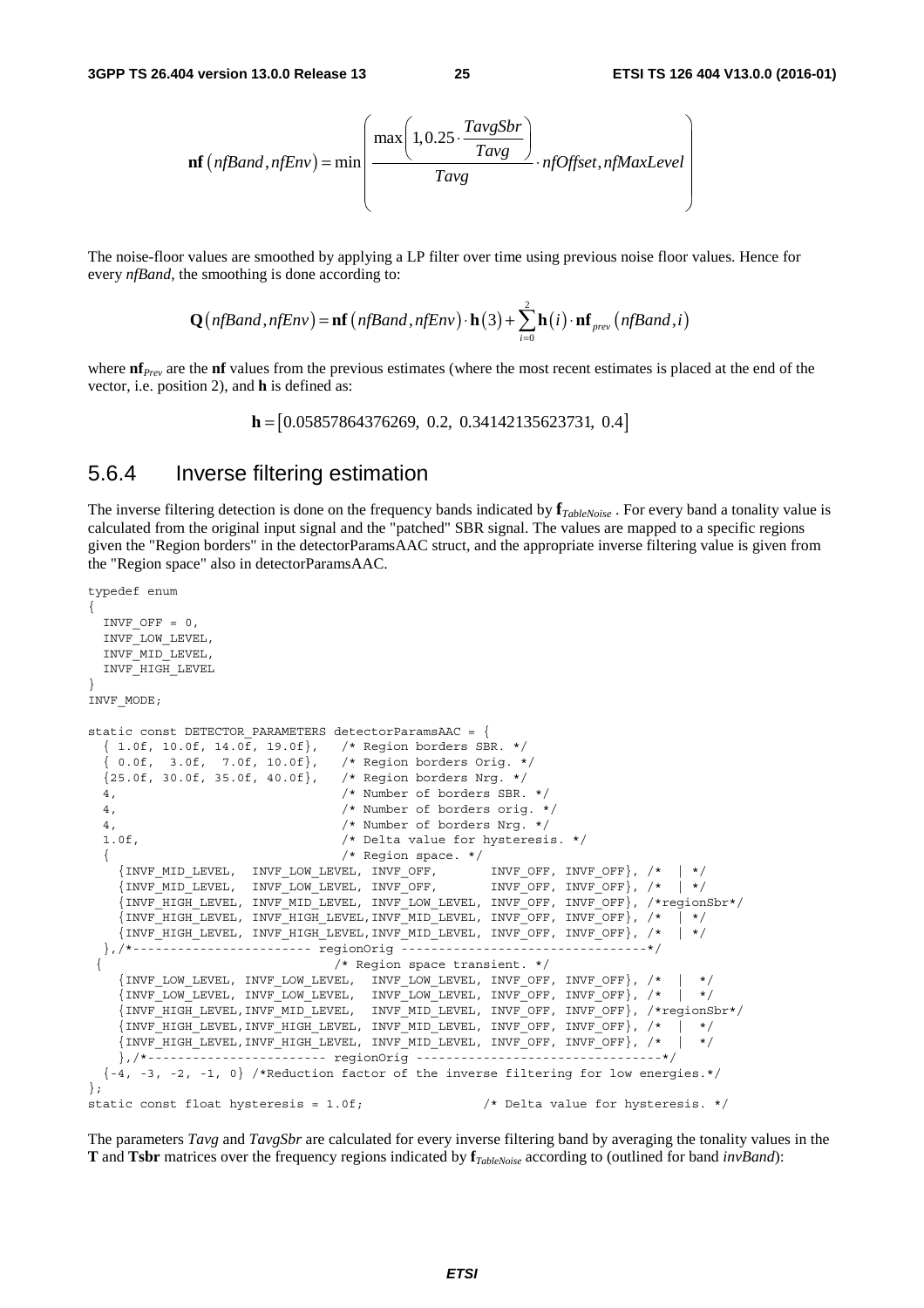$$
Tavg = \frac{\sum_{k = \mathbf{f}_{TableNoise}(invBand+1)-1}^{\mathbf{f}_{TableNoise}(inv Band)+1} \mathbf{T}(k,0) + \mathbf{T}(k,1)}{2 \cdot (\mathbf{f}_{TableNoise}(invBand+1) - \mathbf{f}_{TableNoise}(invBand)))}
$$
\n
$$
TavgSbr = \frac{\sum_{k = \mathbf{f}_{TableNoise}(inv Band+1)-1}^{\mathbf{f}_{TableNoise}(inv Band+1)-1} \mathbf{Tsbr}(k,0) + \mathbf{Tsbr}(k,1)}{2 \cdot (\mathbf{f}_{TableNoise}(invBand+1) - \mathbf{f}_{TableNoise}(invBand))}
$$

The values are subsequently filtered by a two tap FIR filter according to:

 $Tavg_{S_{model}} = 0.666666 \cdot Tay + 0.333333 \cdot Tay + 0.333333 \cdot Tay + 0.333333 \cdot Tay + 0.333333 \cdot Tay + 0.333333 \cdot Tay + 0.333333 \cdot Tay + 0.333333 \cdot Tay + 0.333333 \cdot Tay + 0.333333 \cdot Tay + 0.333333 \cdot Tay + 0.333333 \cdot Tay + 0.333333 \cdot Tay + 0.333333 \cdot T = 0.66666666 \cdot x + 0.333333 \cdot T = 0$ 

 $TavgSbr_{smooth} = 0.666666 \cdot TavgSbr + 0.333333 \cdot TavgSbr_{p_{rev}}$ 

where the  $Tavg_{Prev}$  and  $TavgSbr_{Prev}$  are the  $Tavg$  and  $TavgSbr$  from the previous frame.

The *avgNrg* parameter is similarly calculated:

$$
avgNrg = \frac{\mathbf{Nrg}(0) + \mathbf{Nrg}(1)}{2}
$$

The region borders for the SBR tonality and the original tonality is modified given previous values. The modification is done by adding the "hysteresis" value to the upper border of the previous region, and subtracting the hysteresis value from the lower border of the previous region. This gives the region-borders used for the detection of the present band in the present frame. The following pseudo-code outlines how the hysteresis is applied, where the quantSteps are the region border given in detectorParamsAAC.

```
 if(prevRegion < numRegions) 
  quantStepsTmp[prevRegion] = quantSteps[prevRegion] + hysteresis; 
 if(prevRegion > 0) 
  quantStepsTmp[prevRegion - 1] = quantSteps[prevRegion - 1] - hysteresis;
```
The region corresponding to the filtered tonality values for the original and the SBR signal is obtained by finding the region that has an upper border higher than the present value, and a lower border lower or equal to the present value. This means that if the present value is smaller than the first value in the border vector, the region returned will be zero, and so on.

The regions for the original and the SBR signal are used to index the region space as indicated by the detectorParamsAAC, and the inverse filtering level value corresponding to the element pointed out by the region indexes is returned. Different region spaces are used for frames where a transient is detected.

Subsequently an energy compensation is applied. The energy-value calculated from the auto correlation is mapped to a region defined in detectorParamsAAC. The index value is subtracted from the inverse filtering level obtained from the region space, and this gives the final inverse filtering level stored in the *bs\_inv\_filt* vector.

#### 5.6.5 Additional sines estimation

The additional sines estimation module, estimates for which frequency bands a strong sinusoidal component will be missing after high frequency reconstruction in the decoder. The result of the detection may not include a detection of a new siusoidal component unless the frame contains a transient, as defined by the transient detector, or unless the previous frame contained a transient positioned less than nine QMF slots from the trailing border of the previous frame. Such a detection will be removed.

The detection algorithm firstly calculates the input data upon which detection is done, based on the **T** and **Tsbr** values.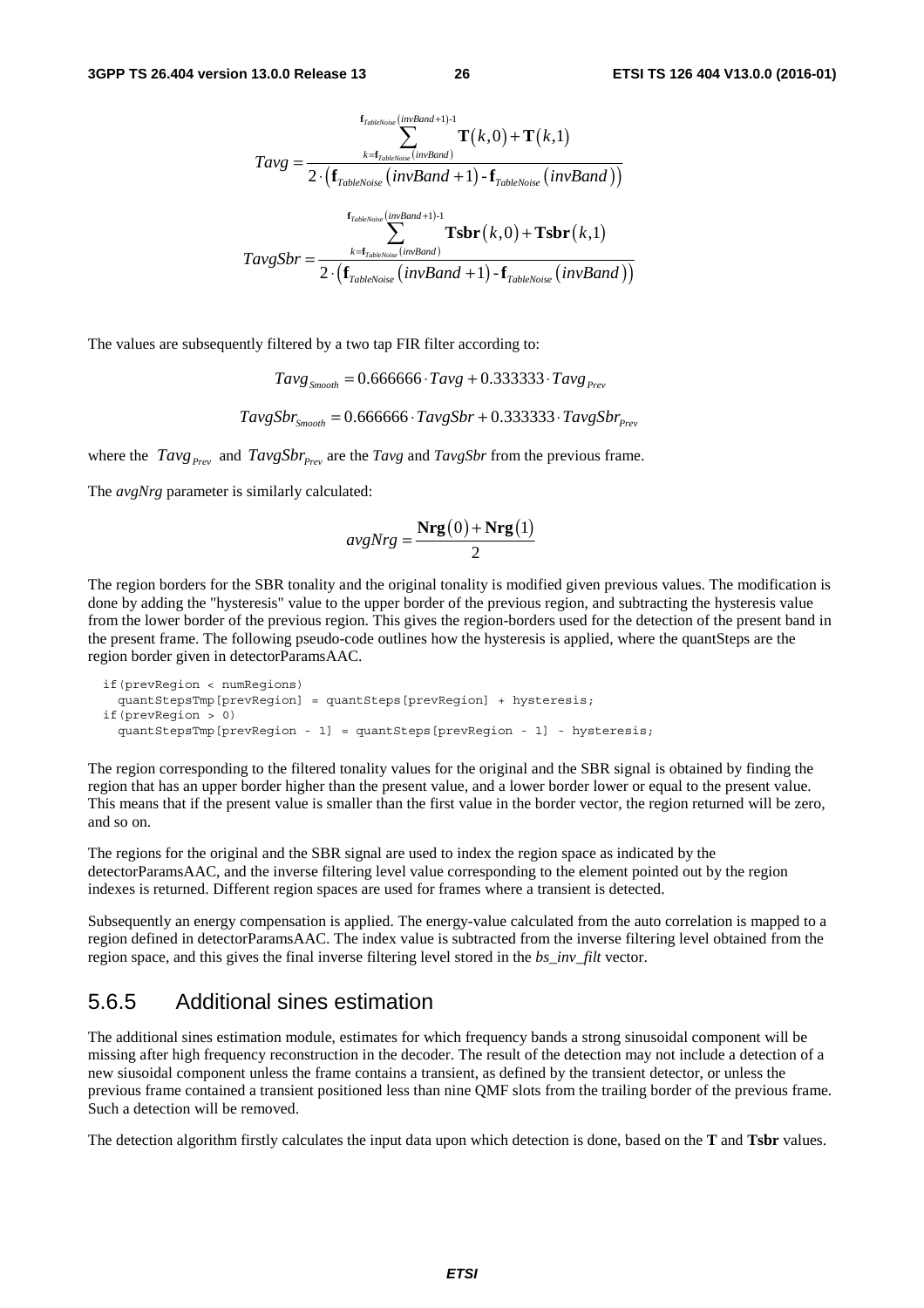$$
\begin{aligned}\n\text{diff}(m,l) &= \frac{\max(\textbf{T}(k,l))}{\max(\max(\textbf{Tsbr}(k,l)),1)}, \quad 2 \leq l < 4, \mathbf{f}_{High}(m) \leq k < \mathbf{f}_{High}(m+1), 0 \leq m < Nsfb \\
&\quad \sum_{k=f_{High}(m)}^{f_{High}(m+1)-1} \textbf{T}(k,l) \\
&\quad \text{(f}_{High}(m+1)-\mathbf{f}_{High}(m)) \cdot \left( \prod_{k=f_{High}(m)}^{f_{Map}(m+1)-1} \textbf{T}(k,l) \right)^{\frac{1}{f_{High}(m+1)-f_{High}(m)}} \\
&\quad \text{(f}_{High}(m+1)-\mathbf{f}_{High}(m)) \cdot \left( \prod_{k=f_{Map}(m)}^{f_{Map}(m+1)-1} \textbf{T}(k,l) \right)^{\frac{1}{f_{Map}(m+1)-f_{High}(m)}} \\
&\quad \text{(f}_{High}(m,l) &= \frac{\sum_{k=f_{High}(m)} \textbf{Tsbr}(k,l)}{\sum_{k=f_{High}(m)} \textbf{Tsbr}(k,l)}, \quad 2 \leq l < 4, 0 \leq m < Nsfb\n\end{aligned}
$$

The detection system is based on using guide-vectors holding information on previous detections. There are two different guide-vectors:

- **guidevectorDiff** (has the frequency resolution of the scalefactorbands)
- **guidevectorOrig** (has the frequency resolution of the QMF)

For every frame two tonality estimates in time are available, and hence two estimates in time for the **diff**, **sfm**, **sfmsbr** parameters are available as well. For every estimate a detection is done using the guide-vectors from the previous detection. The results from the separate detections are finally merged into one decision reflecting the current frame

The detection algorithm is applied for every estimate, using guide-vectors from the previous detection and producing a detection vector and new guide-vectors. The algorithm is outlined below for tonality estimate *l0*.

Firstly, for every scalefactor band the difference signal is compared to a threshold *thresTemp.* The threshold is calculated based on the guide-vectors and a decay-factor according to:

```
thresTemp = guideVectorDiff[i][l0] ?
             max(decayGuideDiff*guideVectorDiff[i][l0],thresHoldDiffGuide): 
             thresHoldDiff; 
thresTemp = min(thresTemp, thresHoldDiff);
```
If the difference **diff** for a scalefactor band is higher than the threshold, the detection vector is set to one for this scalefactor band, and the new guide vector is given the current difference value for the present scalefactor band. If the difference in tonality is lower than the threshold, but the guide vector indicated that present scale factor band had a detected missing sine in for the previous tonality estimate, the guide vector "guideVectorOrig", is assigned the thresHoldToneGuide value, in order to track the decay of the original tone instead of the difference signal. This is outlined for scalefactor band i, in the following pseudo-code:

```
if(diff[i][10] > thresTemp)detVec[i][10] = 1;
     guideVectorDiff[i][10+1] = diff[i][10]; } 
    else{ 
      if(guideVectorDiff[i]){ 
        guideVectorOrig[i][l0] = thresHoldToneGuide; 
       } 
    }
```
A second detection is done for all scalefactor bands where guideVectorOrig is not zero. The threshold used is calculated according to:

```
thresOrig = max(guideVectorOrig[i][10]*decayGuideOrig,thresHoldToneGuide);
thresOrig = min(thresOrig, thresHoldTone);
```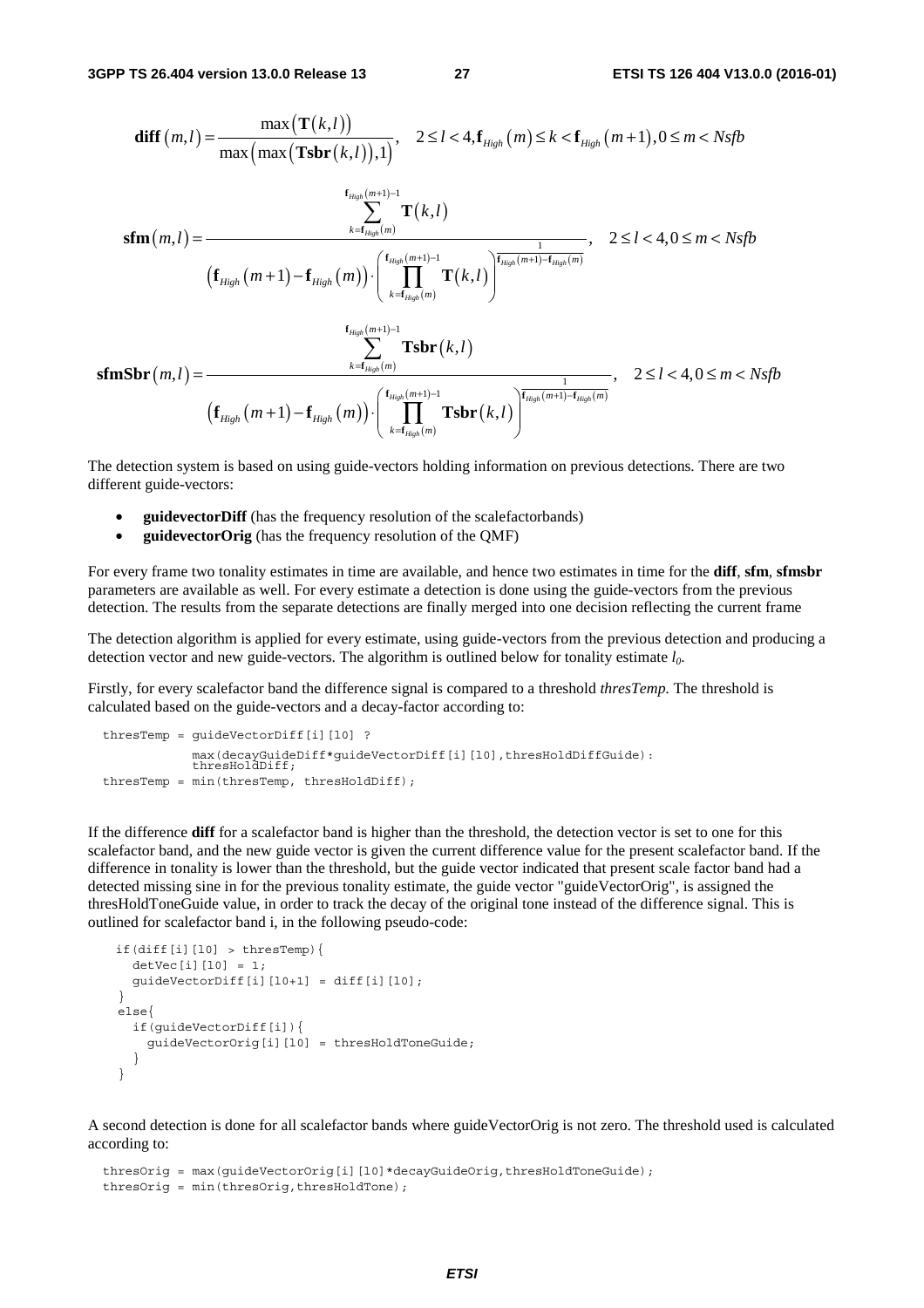If the tonality value in **T** for any QMF subband within the a scalefactor band is above the threshold the detection vector element for this subband is set to one, as well as the new guide vector. The following pseudo-code outlines the second round of detection, for scalefactor band *i*, where *ll* and *lu* are the lower and upper QMF subband borders for the present scalefactor band:

```
 if(guideVectorOrig[i][l0]){ 
      for(j= 11; j - 1u; j + ) {
        if(T[j][10] > thresOrig){
          detVec[i][10] = 1;guideVectorOrig[i][l0+1] = T[j][l0];
 } 
       } 
    }
```
Finally, for every scalefactor band, a detection is done in order to make sure that one single strong sinusoidal in the original signal is not replaced (by patching) by several strong sinusoids in the SBR signal. For all scalefactor bands larger than one QMF subband, the values of **sfm** and **sfmSbr** is compared. This is done according to:

```
for(j= 11; j < l u; j++){
    if(T[j][l0] > thresOrig && 
     (sfmsbr[i][10] > sfmThressbr \& sfm[i][10]<sffmThressOrig)detVec[i][10] = 1;guideVectorOrig[i][10+1] = T[j][10]; } 
      }
```
However, for the scalefactor bands only containing one QMF subband the above matrices are defined according to:

```
 if(T[ll][l0] > thresHoldTone && 
   (diff[+1][l0] < 1/thresHoldTone || 
   diff[i-1][10] < 1/thresHoldTone)){
   detVec[i][10] = 1;guideVectorOrig[i][10+1] = T[11][10]; }
```
The above is applied for every estimate, i.e. twice per frame. If a new detection is allowed, e.g. there is a transient present in the frame, the following additional algorithmic step is performed:

- Identify adjacent scalefactor bands where detection of a missing sine is done in both bands
- Find the QMF subband within each scalefactor band that has the highest tonality
- If the QMF subband with the highest tonality value are adjacent, remove the detection for the scalefactor band with the lowest tonality.

Finally the detection decisions from the different detections are merged together, according to:

```
for(i = 0; i< nSfb; i+1}
   for(est = start; est < totNoEst; est++){
     bs add harmonic[i] = bs add harmonic[i] || detVec[i][est];
 } 
  }
```
Here *start* equals two if the *newDetectionAllowed* flag is set, otherwise it is set to zero.

If the *newDetectionAllowed* flag is not set, detections that were not present before are removed, according to:

```
 if(!newDetectionAllowed){ 
  for(i=0;i<nSfb;i++){
    if(bs add harmonic[i] – prev bs add harmonic[i] > 0)
      bs add harmonic[i] = 0; } 
 }
```
Apart from detection in which scalefactor band a sinusoidal should be added the module also calculates an energy compensation vector. This is used in the envelope estimation module.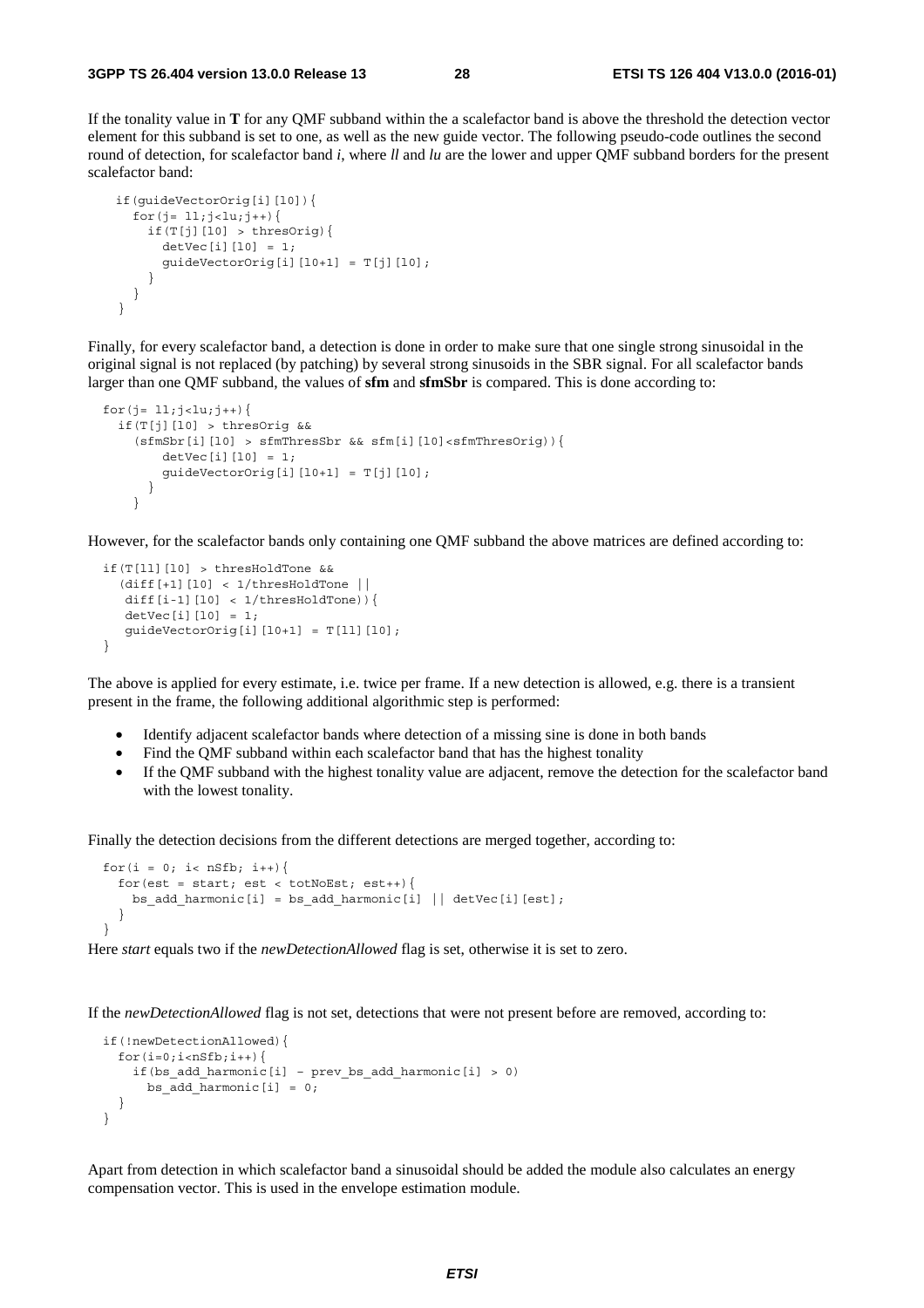For every scalefactor band where a missing sine has been detected the maximum tonality value in the T matrix is found, indicated by *maxPosF* (indicating the subband) and *maxPosT* (indicating the QMF slot). If *maxPosF* coincides with a scalefactor band border and a detection was not done for the adjacent scalefactor band, a compensation value is calculated according to (here outlined for the case where the *maxPosF* value coincides for the lower scalefactorband border):

```
compValue = (int) (fabs(ILOG2*log(diff[i - 1][maxPosT] +EPS)) + 0.5f);
 if (compValue > maxComp) 
   compValue = maxComp; 
 if(!pAddHarmonicsScaleFactorBands[i-1]) { 
   if(tonality[maxPosF -1][maxPosT] > tonalityQuota*tonality[maxPosF][maxPosT]){ 
    compVec[i-1] = -1*compValue;
   } 
 }
```
Finally the detection algorithm compensates for the case where a strong sinusoidal is present in the patched SBR signal where there were no strong sinusoidal in the original, and at the same time there is a sinusoidal missing in the adjacent scalefactor band. This is done for all scalefactor bands where a sine is missing (except for the first and the last scalefactor band), according to the following:

```
compValue = (int) (fabs(ILOG2*log(diff[i - 1][maxPosT]+EPS)) + 0.5f);
  if (compValue > maxComp) 
    compValue = maxComp; 
  if(1/diff[i-1][maxPosT] > diffQuota*diff[i][maxPosT]){ 
   compVec[i-1] = -1*compValue;
  } 
 compValue = (int) (fabs(ILOG2*log(diff[i + 1][maxPosT]+EPS)) + 0.5f);
  if (compValue > maxComp) 
    compValue = maxComp; 
  if(1/diff[i+1][maxPosT] > diffQuota*diff[i][maxPosT]){ 
   compVec[i+1] = compValue; }
```
The bitstream element *bs\_add\_harmonic\_flag* is set to one if any element of the *bs\_add\_harmonic* is not zero, otherwise it is set to zero.

### 5.7 Data quantization

The spectral envelope scalefactors are quantized in 3dB steps or in 1.5dB steps, dependent on the time frequency resolution of the current SBR frame, and *bs\_amp\_res*. For the case where there is only one SBR envelope per SBR frame and of SBR frame class FIXFIX, 1.5 dB steps are always used, disregarded the value of *bs\_amp\_res*.

For mono and stereo without channel coupling the quantization is done according to:

$$
\mathbf{E}_{Q}(k,l) = INT \left( a \cdot \max \left( \log_{2} \left( \frac{\mathbf{E}(k,l)}{64} \right), 0 \right) + 0.5 \right) - a \cdot \text{compgain}(l), 0 \le k < \mathbf{n}(\mathbf{r}(l)), 0 \le l < L_{E}
$$
\n
$$
\text{where } a = \begin{cases} 2 & \text{.} \text{bs\_amp\_res} = 0 \\ 1 & \text{.} \text{bs\_amp\_res} = 1 \end{cases} \text{ and } \text{congain}(l) = \begin{cases} \text{compVec}(l) & \text{.} \text{rb}(l) = Hl, \text{compVec}(l) > 0 \\ 0 & \text{.} \text{otherwise} \end{cases}
$$

For the coupled channel mode, the left channel is quantized according to the above, while the right channel should be quantized according to:

 $\overline{\phantom{a}}$ 

$$
\mathbf{E}_{\textit{QRight}}\left(k,l\right) = \textit{INT}\left(a \cdot \log_2\left(\mathbf{E}\left(k,l\right)\right) + 0.5\right) + \textbf{panOffset}\left(b \textit{s\_amp\_res}\right)
$$

The noise floor scalefactors data is always quantized in 3dB steps. For stereo without channel coupling and for mono the channels are quantized according to: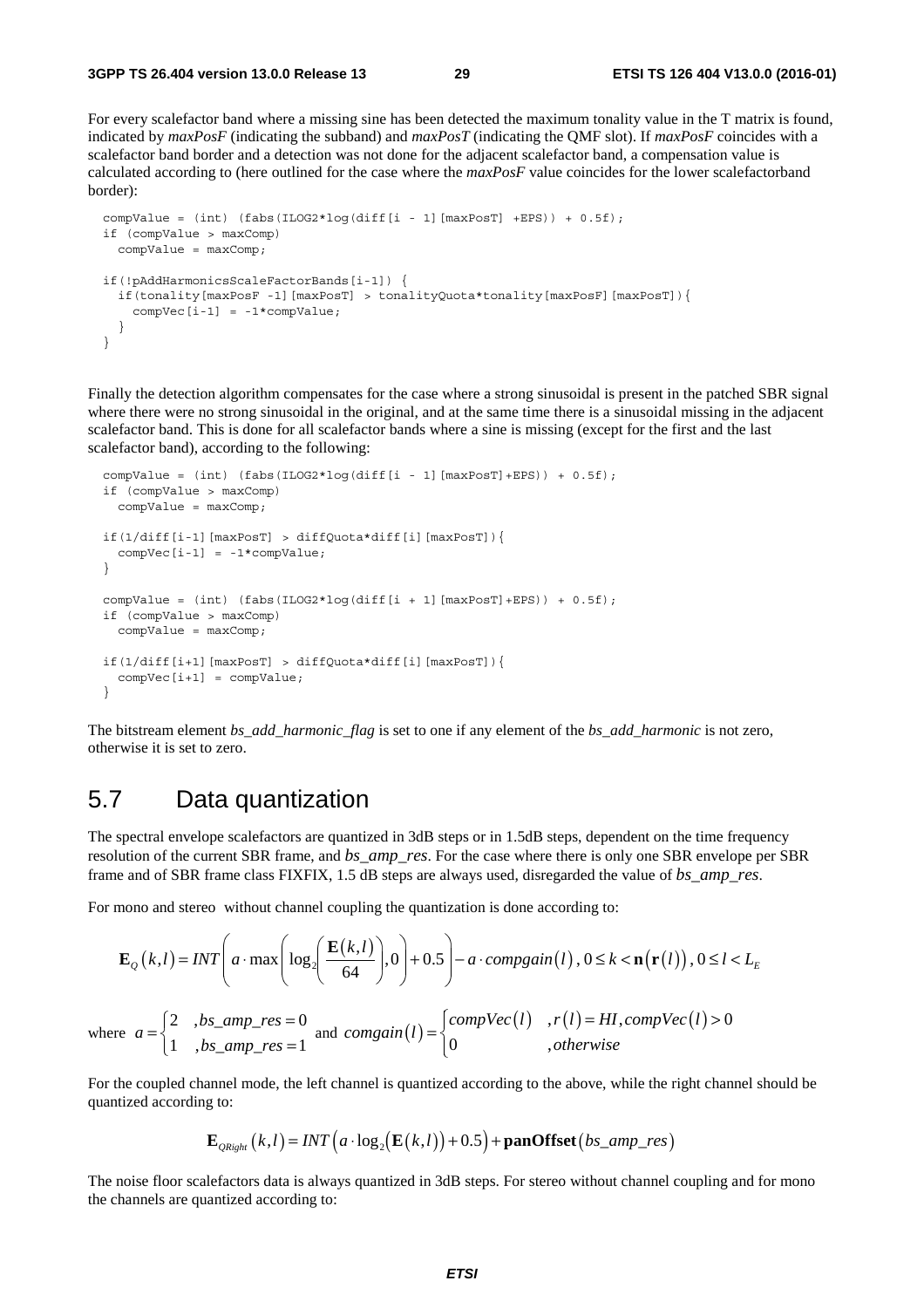$$
\mathbf{Q}_{Q}(k,l)=INT\left(NOISE\_FLOOR\_OFFSET-\log_2(\mathbf{Q}(k,l))+0.5\right),\right.
$$

where  $\mathbf{Q}_{\varrho}(k,l)$  shall be limited to the interval  $[0,30]$ .

For coupling however, the right and left channels are quantized according to:

$$
\mathbf{Q}_{QRight}(k,l) = INT \Bigg( \log_2 \Bigg( \frac{\mathbf{Q}_{Lefl}(k,l)}{\mathbf{Q}_{Right}(k,l)} \Bigg) + 0.5 \Bigg) + \mathbf{panOffset}(1),
$$
  

$$
\mathbf{Q}_{QLeft}(k,l) = INT \Bigg( \text{NOISE}_{-} FLOOR_{-}OFFSET - \log_2 \Bigg( \frac{\mathbf{Q}_{Lefl}(k,l) + \mathbf{Q}_{Right}(k,l)}{2} \Bigg) + 0.5 \Bigg)
$$

where

 $\mathbf{Q}_{\text{QRight}}(k,l)$  shall be limited to the interval  $\left[0,2\cdot\text{panOffset}(1)\right]$  and  $\mathbf{Q}_{\text{QLeft}}(k,l)$  is limited to the interval  $\left[0, 30\right]$ .

In the case of coupling, the  $\mathbf{Q}_{\text{QRight}}(k,l)$  and  $\mathbf{E}_{\text{QRight}}(k,l)$  values shall be quantized to multiples of two, e.g.  $[0, 2, 4, 6, 8...]$ .

### 5.8 Envelope and noise floor coding

The spectral envelope scalefactors and noise floor scalefactors are delta coded in either the time direction or the frequency direction, according to the preferred choice indicated in **bs\_df\_env**(*l*) and **bs\_df\_noise**(*l*). The **bs\_df\_env** and **bs\_df\_noise** elements are chosen so that the total number of bits required for coding the scalefactor data of the present frame is minimised, with the reservation for the case when  $reset = 1$ . In this case delta coding in the time direction is not allowed for the first SBR envelope or noise floor of that SBR frame.

The above minimization of envelope bits are for stereo done in both coupling and left/right stereo mode and based on this the stereo mode is chosen so that the total number of bits required is minimized.

Below the delta coding of envelope scalefactors and noise floor scalefactors are defined.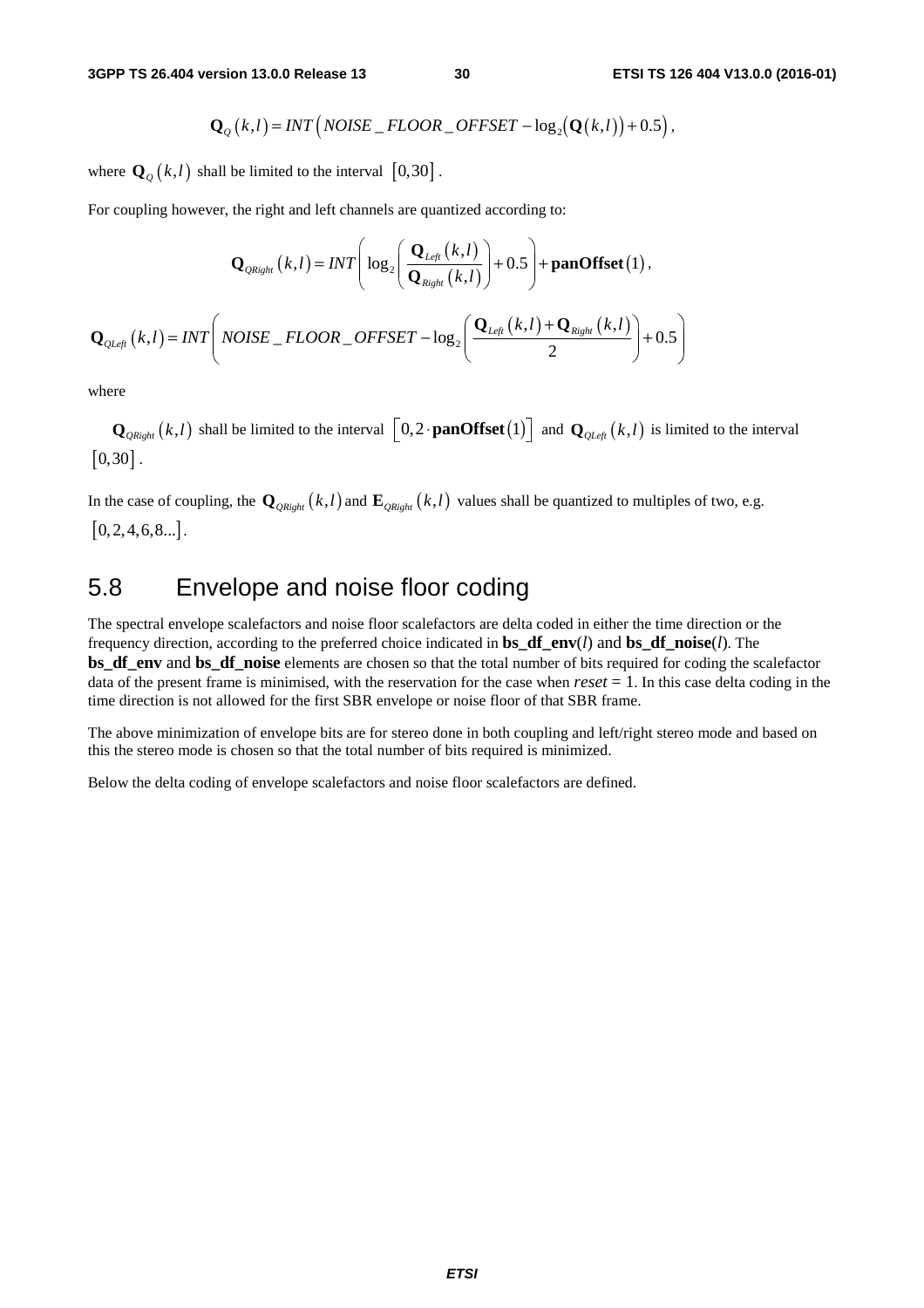$\overline{C}$ 

$$
\delta \cdot \mathbf{E}_{Q}(0,l) \qquad \qquad \begin{cases}\n0 \le l < L_{E} \\
k = 0 \\
\mathbf{b} \cdot \mathbf{d} \cdot \mathbf{f} - \mathbf{e}(\mathbf{r}(l))\n\end{cases}
$$
\n
$$
\delta \cdot (\mathbf{E}_{Q}(k,l) - \mathbf{E}_{Q}(k-1,l)) \quad , \begin{cases}\n0 \le l < L_{E} \\
1 \le k < n(\mathbf{r}(l)) \\
\mathbf{b} \le \mathbf{d} \mathbf{f} - \mathbf{e}(\mathbf{r}(l))\n\end{cases}
$$
\n
$$
\delta \cdot (g_{E}(k,l) - \mathbf{E}_{Q}(k,l)) \qquad \begin{cases}\n0 \le l < L_{E} \\
0 \le k < n(\mathbf{r}(l)) \\
\mathbf{b} \le \mathbf{d} \mathbf{f} - \mathbf{e}(\mathbf{r}(l))\n\end{cases}
$$
\n
$$
\mathbf{E}_{Deta}(k,l) = \begin{cases}\n0 \le l < L_{E} \\
0 \le k < n(\mathbf{r}(l)) \\
\mathbf{b} \le \mathbf{d} \mathbf{f} - \mathbf{e}(\mathbf{r}(l))\n\end{cases}
$$
\n
$$
\delta \cdot (g_{E}(i(k),l) - \mathbf{E}_{Q}(k,l)) \quad , \begin{cases}\n0 \le l < L_{E} \\
0 \le k < n(\mathbf{r}(l)) \\
\mathbf{b} \le \mathbf{d} \mathbf{f} - \mathbf{e}(\mathbf{r}(l))\n\end{cases}
$$
\n
$$
\mathbf{f}_{TabletIigh}(i(k)) = \mathbf{f}_{TabletJow}(k)
$$
\n
$$
\begin{cases}\n0 \le l < L_{E} \\
0 \le k < n(\mathbf{r}(l)) \\
0 \le k < n(\mathbf{r}(l)) \\
0 \le k < n(\mathbf{r}(l))\n\end{cases}
$$
\n
$$
\delta \cdot (g_{E}(i(k),l) - \mathbf{E}_{Q}(k,l)) \quad , \begin{cases}\n0 \le l < L_{E} \\
0 \le k < n(\mathbf{r}(l)) \\
0 \le k < n(\mathbf{r}(l)) \\
0 \le k < n(\mathbf{r}(l))\n\end{
$$

where  $\delta = \begin{cases} 0.5 & \text{if } ch = 1 \text{ AND } bs \text{ _coupling} = 1 \\ 0 & \text{otherwise} \end{cases}$  and, 1 *if ch* = 1 AND bs \_coupling  $\delta = \begin{cases} 0.5 & \text{if } ch = 1 \text{ AND } bs \_\text{coupling} = 1 \\ 1 & \text{otherwise} \end{cases}$  $\overline{a}$ 

where  $g_E(k,l)$  and  $g(l)$  is defined below. As  $\mathbf{E}_g$  represents the envelope scalefactors for the current SBR frame, the envelope scalefactors from the previous SBR frame is denoted  $\mathbf{E}'_p$ . Envelope scalefactors from the previous SBR frame,  $\mathbf{E}'_2$  is needed when delta coding in time direction over SBR frame boundaries. The number of SBR envelopes of the previous SBR frame is denoted  $L'_{E}$ , and is also needed in that case, as well as frequency resolution vector of the previous SBR frame, denoted **r'**.

$$
g_E(k,l) = \begin{cases} \mathbf{E}_Q(k,l-1) & , \begin{cases} 1 \leq l < L_E \\ 0 \leq k < \mathbf{n}(\mathbf{r}(l)) \end{cases} \\ \mathbf{E}'_Q(k,L'_E-1) & , \begin{cases} l=0 \\ 0 \leq k < \mathbf{n}(\mathbf{r}(l)) \end{cases} \text{ and } g(l) = \begin{cases} \mathbf{r}(l-1) & , 1 \leq l < L_E \\ \mathbf{r}'(L'_E-1) & , l=0 \end{cases}.
$$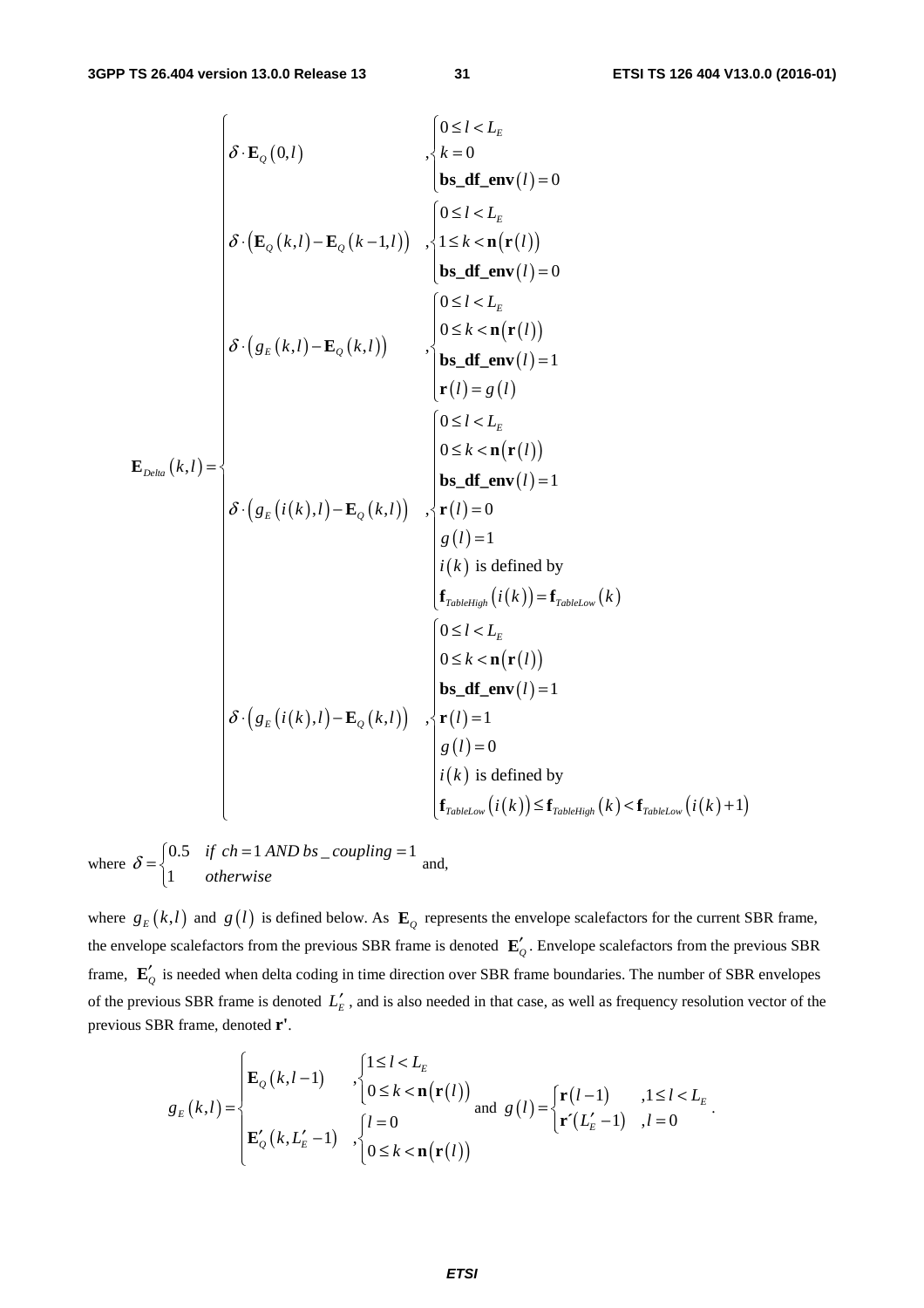The delta coding of the noise floor scalefactors are defined as:

$$
\mathbf{Q}_{\text{Delta}}(k,l) = \begin{cases}\n\delta \cdot \mathbf{Q}_{\text{Q}}(0,l) & , \begin{cases}\n0 \leq l < L_{\text{Q}} \\
k = 0 \\
\mathbf{bs\_df\_noise}(l) = 0\n\end{cases} \\
\delta \cdot (\mathbf{Q}_{\text{Q}}(k,l) - \mathbf{Q}_{\text{Q}}(k-1,l)) & , \begin{cases}\n0 \leq l < L_{\text{Q}} \\
1 \leq k < N_{\text{Q}} \\
\mathbf{bs\_df\_noise}(l) = 0\n\end{cases} \\
\delta \cdot (\mathbf{Q}_{\text{Q}}(k,l) - \mathbf{Q}_{\text{Q}}'(k, L_{\text{Q}}' - 1)) & , \begin{cases}\nl = 0 \\
0 \leq k < N_{\text{Q}} \\
\mathbf{bs\_df\_env}(l) = 1\n\end{cases} \\
\delta \cdot (\mathbf{Q}_{\text{Q}}(k,l) - \mathbf{Q}_{\text{Q}}(k, l-1)) & , \begin{cases}\n1 \leq l < L_{\text{Q}} \\
0 \leq k < N_{\text{Q}} \\
\mathbf{bs\_df\_env}(l) = 1\n\end{cases}\n\end{cases}
$$

 $\overline{a}$ 

where

$$
\delta = \begin{cases} 0.5 & \text{if } ch = 1 \text{ AND } bs\_coupling = 1\\ 1 & \text{otherwise} \end{cases}
$$

and where  $Q'$  is the noise floor scalefactors from the previous SBR frame and  $L'_{Q}$  is the number of noise floors from the previous SBR frame.  $\mathbf{Q}_{Delta}(k,l)$  and  $\mathbf{E}_{Delta}(k,l)$  are stored as bitstream element as shown below prior to Huffman coding.

$$
bs\_data\_noise[ch][l][k] = \mathbf{Q}_{Delta}(k, l) , \begin{cases} 0 \le l < L_0 \\ 0 \le k < N_0 \end{cases}
$$
\n
$$
bs\_data\_env[ch][l][k] = \mathbf{E}_{Delta}(k, l) , \begin{cases} 0 \le l < L_E \\ 0 \le k < \mathbf{n}(\mathbf{r}(l)) \end{cases}
$$

For the envelope scalefactors and the noise floor scalefactors different Huffman tables are used dependent on coding directions, quantization and stereo mode, according to in [1], sub clause 4.A.6.1 Table 4.A.76

# 6 Bitstream

Figure 10 below gives a brief hierarchical representation of the SBR and parametric stereo parts of the aacPlus bitstream, with references to the corresponding decoder specifications. An overview of sbr\_extension\_data() is given in [1], Figure 4.19A, and subclause 4.4.2.8 of [1] defines the syntax. Clearly, the operation of the SBR Bitstream Multiplexer in Figure 5 is defined by this syntax. The optional CRC calculation is also defined by the decoder description [1], subclause 4.5.2.8.1. For convenience, pointers to the relevant sections in the present document are given within paranthesises in Figure 10.

```
extension_payload() [1], Amendment Subpart 4, Table 4.51<br>sbr extension data() [1], Subclause 4.4.2.8, Table 4.54A
        \begin{array}{lll} \text{for extension data()} & & [1], \text{ Subclause 4.4.2.8, Table 4.54A} \\ \text{sbr\_header() & & \text{''}, \text{''}, \text{ Table 4.55A (5.3)} \\ \text{sbr\_data() & & \text{''}, \text{''}, \text{ Table 4.56A} \end{array} sbr_header() ", ", Table 4.55A (5.3) 
 sbr_data() ", ", Table 4.56A 
             sbr_single_channel_element() ", ", Table 4.57A<br>sbr_grid() ", ", Table 4.57A<br>sbr_grid() ", ", Table 4.61A<br>sbr_dtdf() ", ", Table 4.62A
\bar{\text{sbr}}_grid() \bar{\text{c}} = \bar{\text{c}}, ", Table 4.61A (5.4.3)<br>sbr_dtdf() = \bar{\text{c}}, ", Table 4.62A (5.8)
```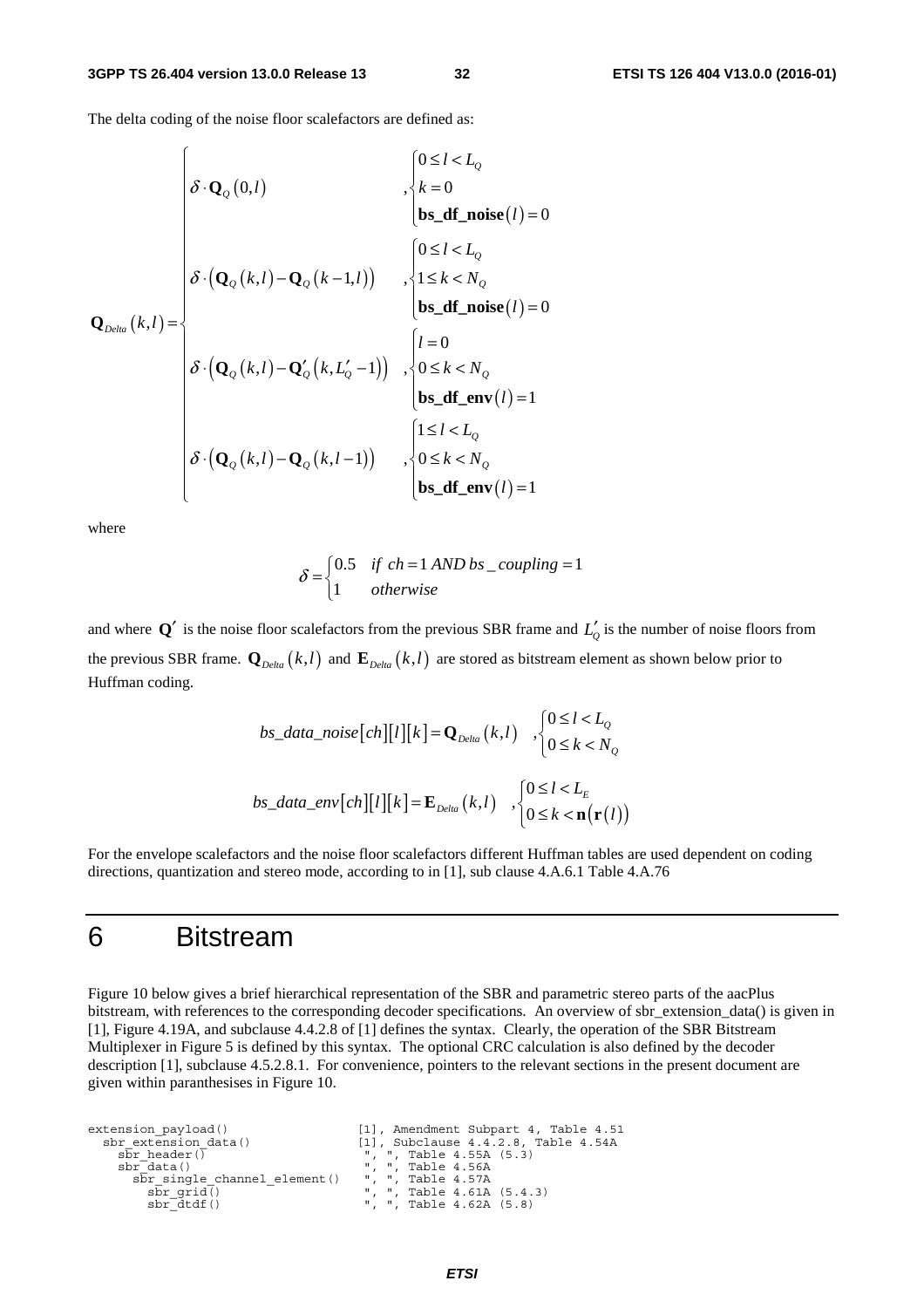| sbr invf()                | ", ", Table $4.63A$ $(5.6.4)$           |
|---------------------------|-----------------------------------------|
| sbr_envelope()            | ", ", Table $4.64A$ $(5.5, 5.7, 5.8)$   |
| sbr noise()               | ", ", Table $4.65A$ $(5.6.3, 5.7, 5.8)$ |
| sbr sinusoidal coding()   | ", ", Table 4.66A (5.6.5)               |
| $\text{sbr}$ extension () | $[7]$ , Subclause 8.A.2, Table 8.A.1    |
| ps data()                 | $[7]$ , Subclause 8.4.1, Table 8.1      |

**Figure 10: Enhanced aacPlus with parametric stereo bitstream hierarchy**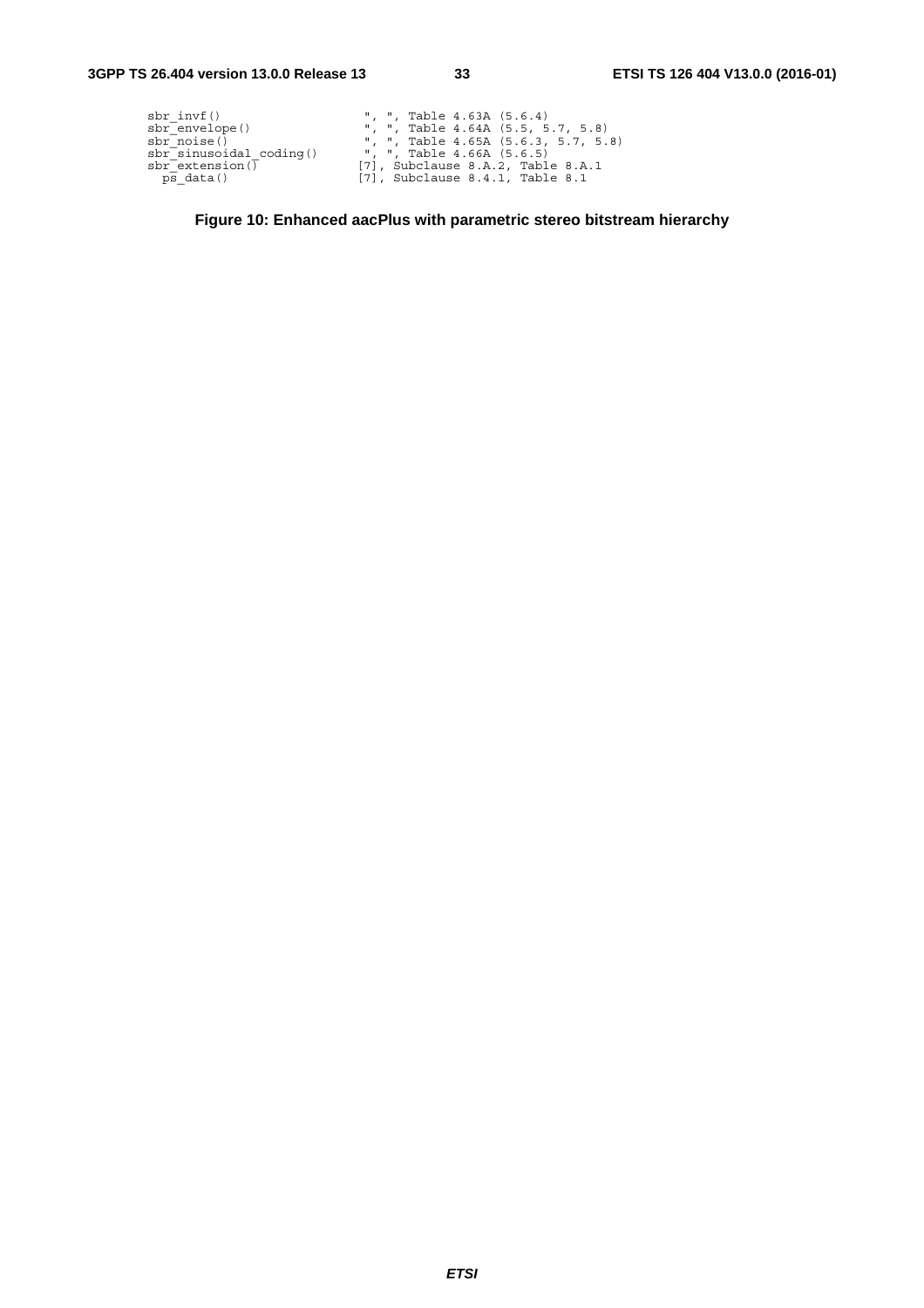# Annex A (informative): Change history

| <b>Change history</b> |    |                    |           |  |                            |              |            |
|-----------------------|----|--------------------|-----------|--|----------------------------|--------------|------------|
| <b>Date</b>           |    | TSG SA#   TSG Doc. | <b>CR</b> |  | <b>Rev Subject/Comment</b> | <b>l</b> Old | <b>New</b> |
| 2004-09               | 25 | SP-040636          |           |  | Approved at SA#25          | 2.0.0        | 6.0.0      |
| 2007-09               | 36 |                    |           |  | Version for Release 7      | 6.0.0        | 7.0.0      |
| 2008-12               | 42 |                    |           |  | Version for Release 8      | 7.0.0        | 8.0.0      |
| 2009-12               | 46 |                    |           |  | Version for Release 9      | 8.0.0        | 9.0.0      |
| 2011-03               | 51 |                    |           |  | Version for Release 10     | 9.0.0        | 10.0.0     |
| 2012-09               | 57 |                    |           |  | Version for Release 11     | 10.0.0       | 11.0.0     |
| 2014-09               | 65 |                    |           |  | Version for Release 12     | 11.0.0       | 12.0.0     |
| 2015-12               | 70 |                    |           |  | Version for Release 13     | 12.0.0       | 13.0.0     |